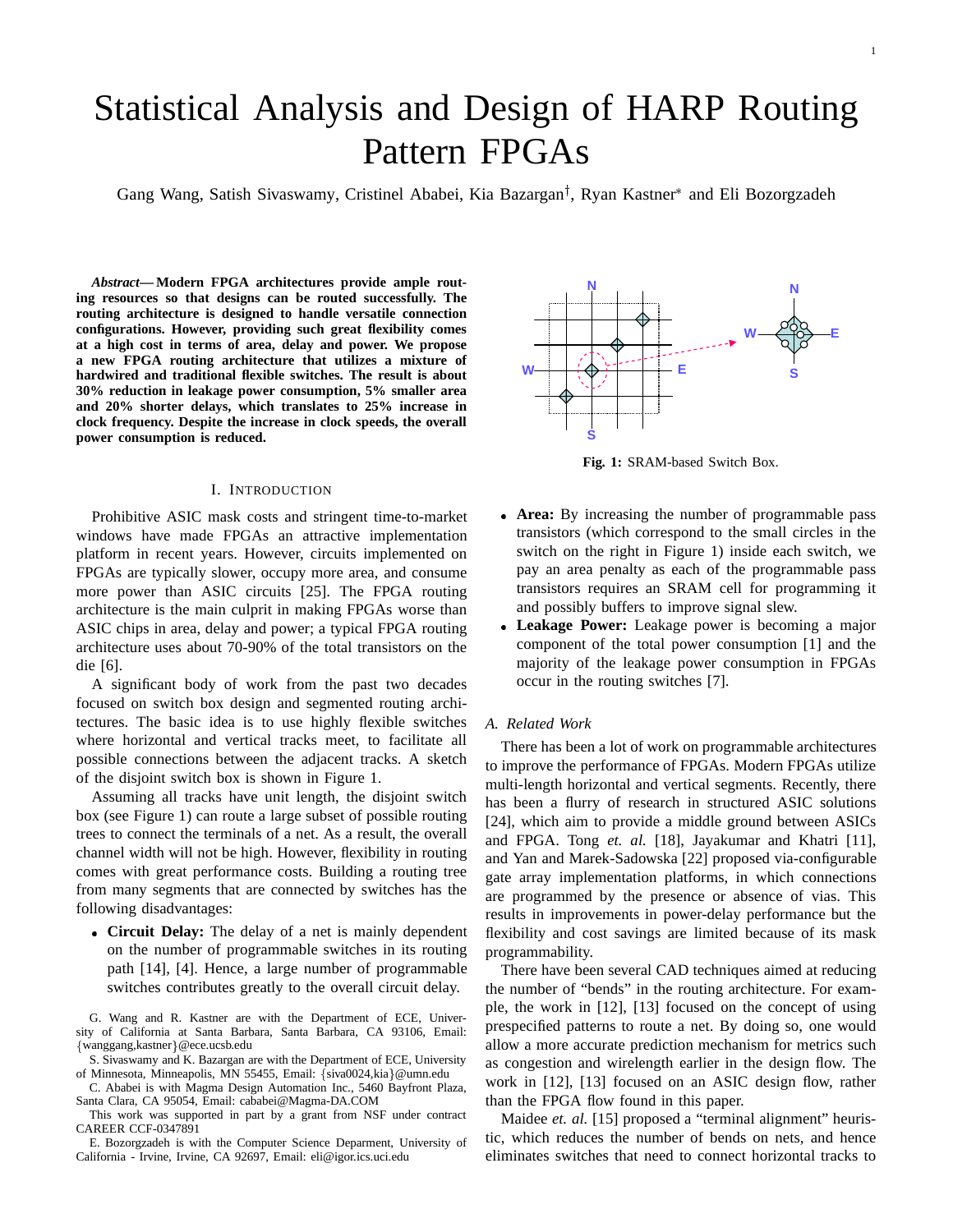vertical ones. As a result, the number of switches used in routing of critical nets decreases. They achieved 5% delay improvement over VPR using a simulated annealing engine.

# *B. The Idea of HARP (HArd-wired Routing Pattern) FPGAs*

In this work, we extend the idea of eliminating bends and switches (inspired by FPGA architectures such as Xilinx's Virtex, and placement and routing tools such as [12], [13] and [15]) to two dimensions; instead of just hardwiring two horizontal or two vertical segments to form longer wires, e.g. segmented routing architectures such as Xilinx Virtex, we form hardwired junctions between horizontal and vertical segments inside switch boxes. These junctions create routing segments in the shape of T's,  $L$ 's and  $+$ 's and their rotated versions. An example of such a switch box is shown in Figure 11. As a result of hardwiring connections, we eliminate some programmable switches, which decreases the delay, area and power dissipation. However, we must be careful that the reduction in programmable switches does not severely affect the routing flexibility.

Figure 2 shows a conceptual diagram of a HARP architecture that contains 6x6 switch boxes (logic blocks are not shown in the figure). The figure shows a subset of the routing resources. Switch box 4D contains L and T HARP routing resources and one traditional flexible switch (the bottom track).Two of the L connections span one switch box on each side whereas the other two span two switch boxes on each side. Switch box A1 shows an L connection that spans 5 switch boxes on each side. The logic block at tile 6A can connect to the logic block at tile 1F through the fast L connection. An L HARP resource and a T resource are merged in tile 6E to form a more complex HARP pattern. Note that this connection is hardwired, as opposed to the connection between the flexible switch and the T HARP resource at tile 4D.



**Fig. 2:** Global view of a HARP architecture.

Our contributions can be briefly described as follows:

- *Routing requirement analysis:* A number of circuits are placed and routed on traditional FPGA architectures, and the routing patterns that are formed in the switch boxes are analyzed.
- *HARP architecture generation:* based on the frequencies of the patterns that the router uses, we instantiate

 *Placement and routing with HARPs:* We place and route circuits on the new HARP architecture.

After placement and routing on HARP architectures, we report results of area, delay, power and channel width. The experiments show that our technique maintains the programmability of FPGAs, while improving their performance metrics.

The rest of the paper is organized as follows. In Section II, we describe the terminology that we use throughout the paper and the overall flow of our architectural design. In Section III, we perform an empirical analysis on detailed routings to find the most common routing patterns and their densities. Based on this analysis, we design the architecture of the switch boxes containing the hard-wired routing patterns. Details of this step are discussed in Section III-C. Section IV explains how hard-wired routing patterns inside the switch boxes are exploited by the router. Experimental results are presented in Section V. Section VI details a method that generates a regular HARP FPGA and presents the results of placement and routing on such architectures. We conclude in Section VII, by outlining our main contribution and discussing future research directions.

#### II. PRELIMINARIES

### *A. Basic Terminology*

The routing of a multi-terminal net is frequently modeled as a *rectilinear Steiner tree (RST)*. A RST has three types of *joint patterns*: L-shape, T-shape, and <sup>+</sup>-shape. An FPGA routing architecture with uniform unit-length segmentation has a switch at each of the joint patterns. Additionally, there are switches for horizontal (H) and vertical (V) routes that span more than one channel. Modern FPGA devices use multilength segments  $(-\text{-shape and }|\text{-shape})$  in order to reduce the number of switches along the horizontal or vertical routes of the nets. This enhances the delay of the routing; however, it reduces the flexibility of the architecture.

We call the switch shown on the right side of Figure 1 a *flexible* switch. A multi-length segmented architecture merges the "W" track and the "E" track to form a longer segment. This is equivalent to removing the pass transistors (and their associated SRAM cells and buffers) that connect the "E" or "W" tracks to other tracks. The result is a hardwired connection between "E" and "W". The area of this new switch is smaller, however, it is less flexible than the original *flexible* switch. If we allow the horizontal track to also connect to the vertical track at this junction (*e.g.*, the way hex lines in Xilinx architectures connect to other segments on the middle point), then two more switches will be used to provide connectivity between wire segments "WE" and "N", and also between "WE" and "S". Obviously, the area and delay of this switch increases, but we gain flexibility.

To the best of our knowledge, no one has extended the idea of hardwiring pass transistors to junctions that are formed between horizontal and vertical tracks. In this work, we study *HARP* (HArd-wired Routing Pattern) architectures that utilize hardwired "switches" at certain junction patterns. The three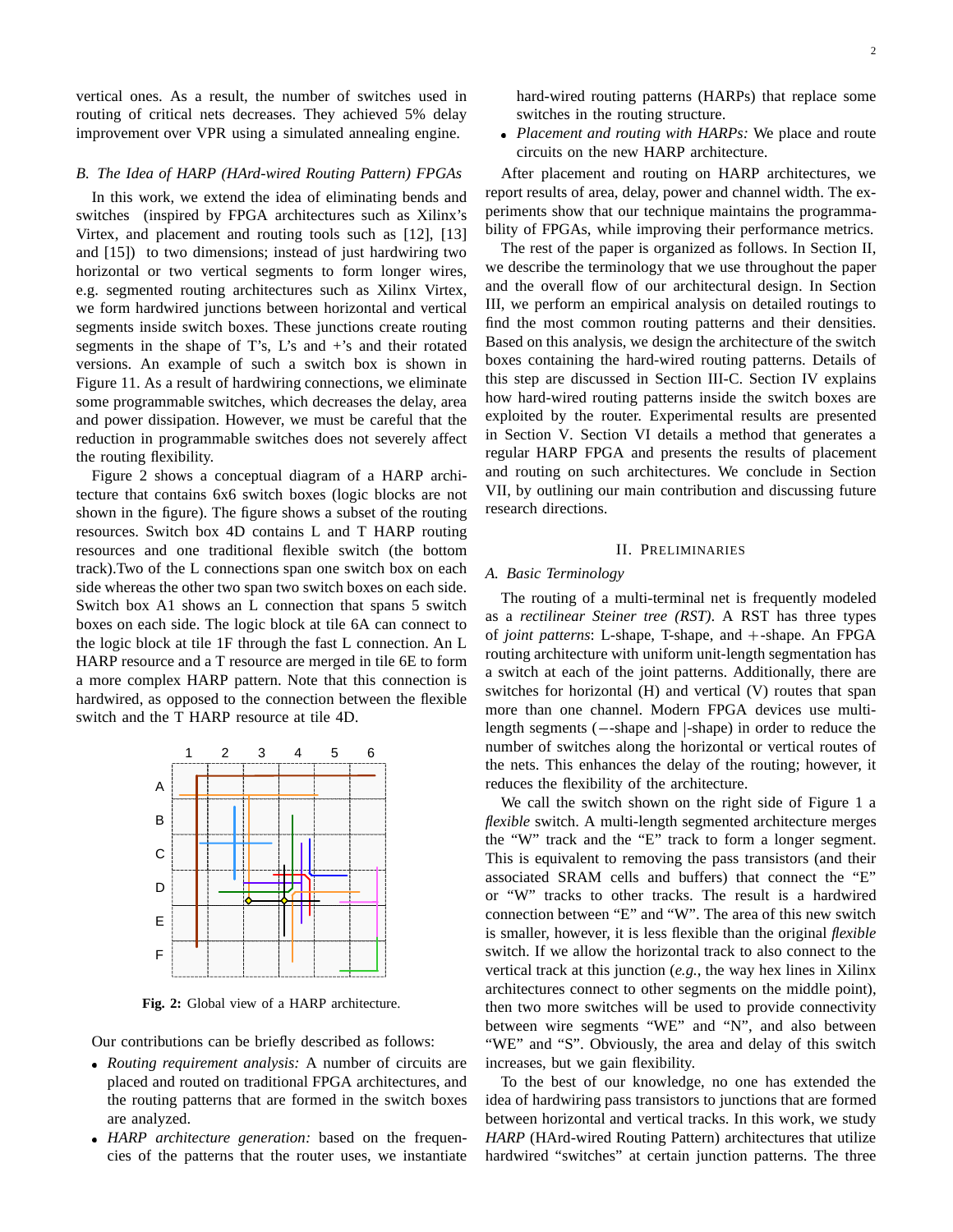joint patterns  $(L, T, +,$  and  $H/V$ ) and their various orientations result in eleven possible HARPs: <sup>&</sup>gt;,?, <sup>a</sup>, `, <sup>p</sup>, <sup>q</sup>, <sup>x</sup>, <sup>y</sup>, <sup>j</sup>, and <sup>+</sup>.how to selectively decrease the flexibility of the routing architecture

#### *B. HARP-based FPGA Routing Architecture Design Flow*

Figure 3 shows our design flow to introduce HARPs into *traditional* FPGA routing architectures. First, we place and route a number of circuits on a traditional FPGA architecture. By analyzing the routes of the circuits, we extract the frequency at which different HARP patterns are used in switch boxes. Next, we use the results of the pattern distribution analysis to create a new architecture that has a mixture of flexible and HARP switches. Finally, we place and route designs on the new HARP architecture and compare the results with the traditional architectures.



**Fig. 3:** HARP-based Routing Architecture Design Flow.

## III. ROUTING PATTERN ANALYSIS

In this section, we discuss the statistical analysis of routing pattern frequencies and correlations between circuits, architectures and these patterns.

## *A. Testing Benchmark and Routing Result Generation*

After placing and routing the MCNC benchmark circuits, we observed how often each of the joint patterns can be found in a route of each net. Note that the placement and routing algorithms will affect the frequency of these patterns. We will discuss this issue in Section VII.

Statistical information can guide us on how often we need to replace flexible switches with HARP resources inside switch boxes. To find the pattern frequencies, we routed all the benchmarks on a given traditional segmented FPGA routing architecture applying the VPR FPGA place-and-route tool [3]. For a given routing segmentation architecture, we routed each circuit, detected the patterns in the route files, and applied statistical analysis on the data.

In our studies, we considered two segmentation architectures: unit-length segmentation and multi-length segmentation (similar to Xilinx's Virtex family). We used the VPR router in three different modes: Timing-driven, Routability-driven without bend-cost, and Routability-driven with bend-cost. We experimented our technique on the MCNC benchmark suite [23].

#### *B. Analysis of Routing Patterns*

*1) VPR Pattern Finder Tool:* In order to analyze the behavior of the routing patterns, we have implemented *VPR Pattern Finder*(VPF), a graphic tool for parsing, visualizing and analyzing the VPR routing results [19]. VPF takes a VPR routing result file as input and automatically extracts the routing information, identifies the connection patterns at switch points, and in turn generates statistical reports for different patterns.

In our analysis, we focus on the connection patterns found in switch boxes. For a given FPGA layout, a switch point is indexed by a tuple  $(i, j, t)$  as shown in Figure 4(a), where i and  $j$  indicate the physical location of the switch box containing that switch point and  $t$  identifies the track being used. Based on the structure of the switch point, we have 11 possible connection patterns. They are  $\top$ ,  $\bot$ ,  $\dashv$ ,  $\vdash$ ,  $\top$ ,  $\top$ ,  $\bot$ ,  $\bot$ ,  $\parallel$ ,  $-$  and  $+$ . As an example, Figure 4(b) shows a sample net, which contains only one source and three sinks. Empty rectangles show ends of the segments that are not connected to this net. The numbers on the lines denote the length of the connections (that are possibly formed by connecting two or more segments). Based on the above discussion, switch box  $sb_A$  has pattern  $\top$ ,  $sb_B$  has pattern  $\vdash$ , and  $sb_C$  is of pattern  $\perp$  .

It is important to find out how each HARP extends along different directions - the *pattern length*. This information can provide more insight into the routing behavior and offer useful guidance for improving routing quality by hard-wiring these patterns. VPF performs this analysis using the following simple algorithm: (i) For each marked switch box, identify its pattern. Based on the pattern information, try to trace along the valid directions starting from the switch box; (ii) Stop when we meet a switch point that has a pattern other than  $\vert$  when we are tracing vertically or  $-$  when we are tracing horizontally. Furthermore, we need stop the tracing when we reach the source or a sink; (iii) Report this distance as the result of the current direction; (iv) Take the minimum among all directions as the pattern length of the current switch point. Following the same example shown in Figure 4(b) and assuming the numbers by the segments indicate the segment lengths, switch points  $sb_A, sb_B$  and  $sb_C$  have pattern lengths 6, 2 and 5 respectively.

*2) Statistical Results and Analysis:* Statistical information about the switch box patterns obtained from VPF provide insight into the behavior of the placement and the routing tools as well as resource demands of the circuits. Figure 5 shows the normalized pattern distributions (in percentage of all the switch points) for different benchmarks and segmented architectures. Among them, the unit-length (*D*) results are generated on an architecture that only supports segment of length one, while those of *A*, *B* and *C* are generated on a Virtex style architecture with multi-length segment routing architecture. *A* is generated with the routability-driven routing without bend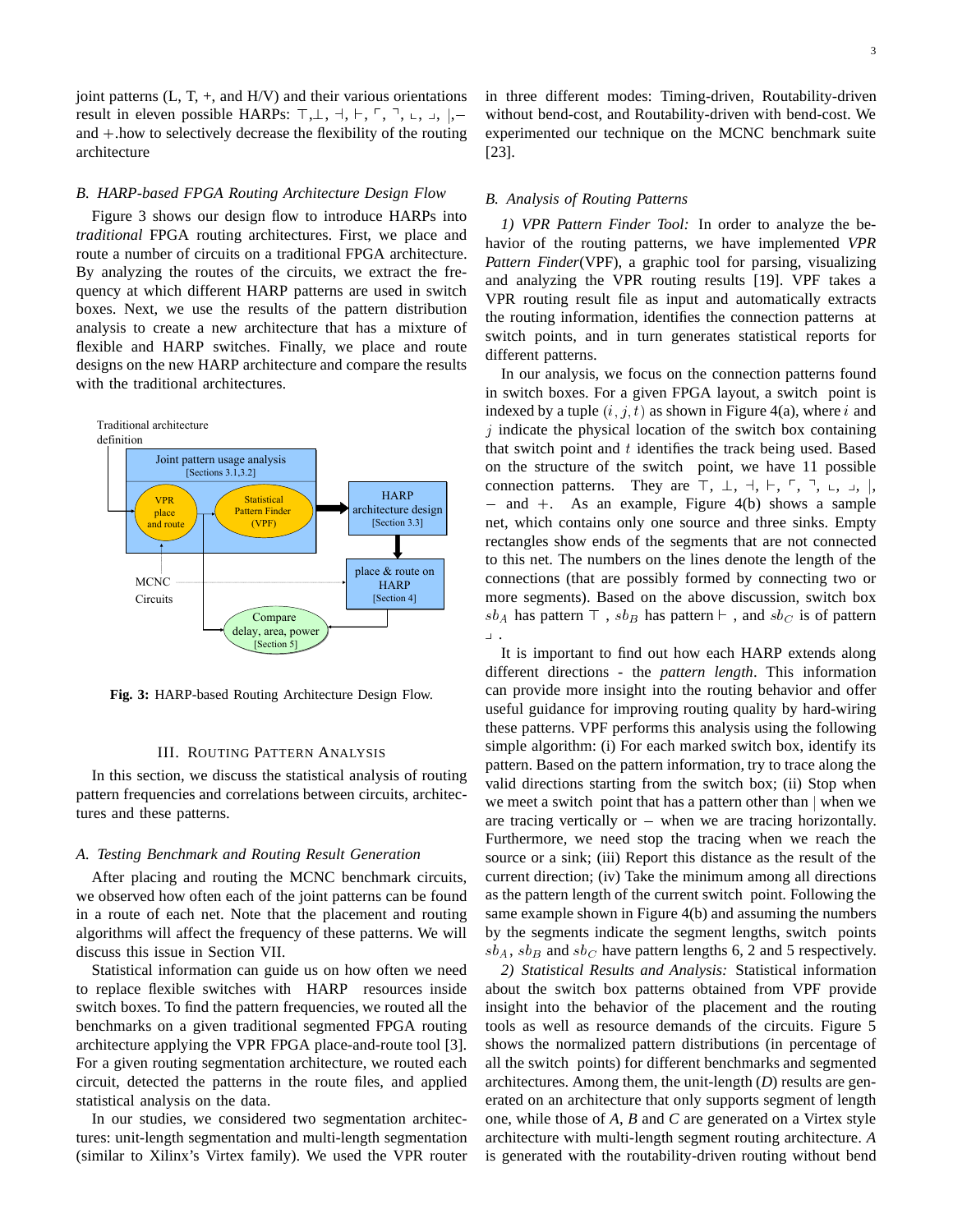

**Fig. 4:** Switch box indexing and pattern labeling in VPF

cost, *B* corresponds to routability-driven with bend cost, and *C* is generated using the timing-driven routing mode. Placement for all experiments was done using the timing-driven mode. Routability-driven algorithm aims at minimizing the length of each route. When no bend cost is considered, many bends can appear in the routes. On the other hand, the router considering the bend cost generates the routes with smaller number of bends. Timing-driven router does not consider the bend cost directly. Since the delay of a route in FPGA is dominated by the number of switches and each bend includes a switch, the algorithm avoids generating many switches. As a result, each of the three routing algorithms manages the bends in the routes differently. We applied the three algorithms to observe the distribution of all different patterns when different routers are used.

One interesting observation that can be made from Figure 5(a) is that the multi-length segmented architecture greatly changes the pattern distribution compared to unit length. The combined frequency of vertical and horizontal patterns drops from 63.3% to  $41.2\%$ <sup>1</sup>. On the other hand, as seen in Figure 5(b), when using different router settings on the same Virtex style architecture, the results do not vary much. In other words, the architecture seems to have a much bigger impact on the switch box pattern distribution than the routing algorithm.

Figure 5(a) shows there is little change in the percentage of the T patterns or the  $+$  pattern when we switch from unit-length to the multi-length segment architecture. On the contrary, there is a significant increase for the L patterns . The combined frequency of all the L patterns increases from  $27.46\%$  for the unit-length architecture to  $41.62\%$  for the multi-length architecture. In other words, for the multi-length architecture, the possibility of having an L patterned switch point is comparable to (if not more than) that of a vertical or horizontal pattern. This is a notable difference compared to the unit-length results, in which the vertical and horizontal patterns overwhelmingly dominate the pattern distribution.

Next, we analyze the length of the patterns using the method discussed in Section III-B.1. Figure 6 illustrates the pattern length distributions for our testing benchmarks. The x-axis in these graphs is the pattern length, while the y-axis is the normalized percentage for switch point patterns with the given length. Benchmarks A, B, and C are generated using the same multi-length Virtex style architecture with different routing considerations, i.e. routability-driven without bend-cost, routability-driven with bend-cost,and timing-driven; Benchmark D is the timing-driven result using the unit-length architecture.

We can observe that all these graphs share some common characteristics. First, for the unit-length architecture, the pattern length distribution drops rapidly and monotonically as the length increases. The results for the multi-length architecture are not monotonically decreasing but still follow a similar trend except for length 6, which shows spikes on all patterns. On all patterns except  $+$ , there is a small spike at length 12 too. Such harmonic behavior demonstrated by these spikes is not surprising because in the multi-length architecture, the majority of the segments are of length 6, where switch connections are allowed at both ends of the segments.

We also performed further analysis (results not shown in this paper), focusing on the geometric distribution of different patterns. We observed uniform distribution of all patterns with the exception of one benchmark<sup>2</sup>. It is important to note that our results are valid only for the class of circuits represented by the MCNC benchmarks that we used in these studies. For example the routing pattern statistics of data-path designs might show different characteristics than those shown here. A bus-based CAD flow such as [26] can be used to place and route such designs, and the routing analysis can be used to generate HARP architectures tailored to data-path circuits.

## *C. Architecture Design*

Architecture design for FPGAs is a complex problem and much work has been done in this area since FPGAs were

<sup>&</sup>lt;sup>1</sup> The reason is that the multi-length segments are in essense horizontal and vertical connection patterns. For example, a horizontal segment of length 6 is the equivalent of 5 horizontal switch connections in the single segment architecture.

<sup>&</sup>lt;sup>2</sup>For circuit "bigkey", the  $+$  patterns were concentrated in the two horizontal channels at the center of the chip.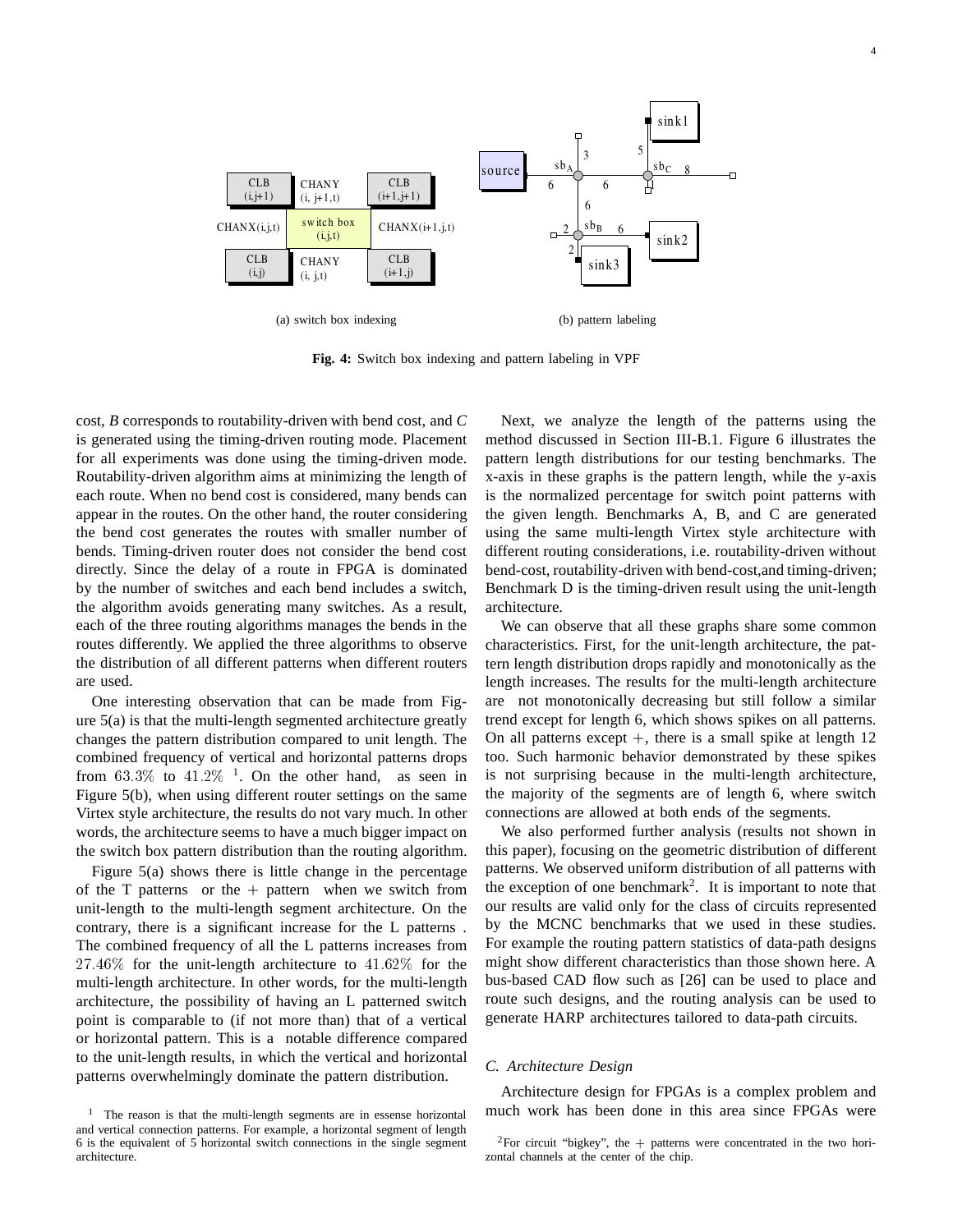



(a) results for different architectures (both timing driven)

(b) results for different routing considerations on the same multi-length architecture (Virtex-like)

**Fig. 5:** Switch box pattern distributions



**Fig. 6:** Distribution statistics on switch point pattern lengths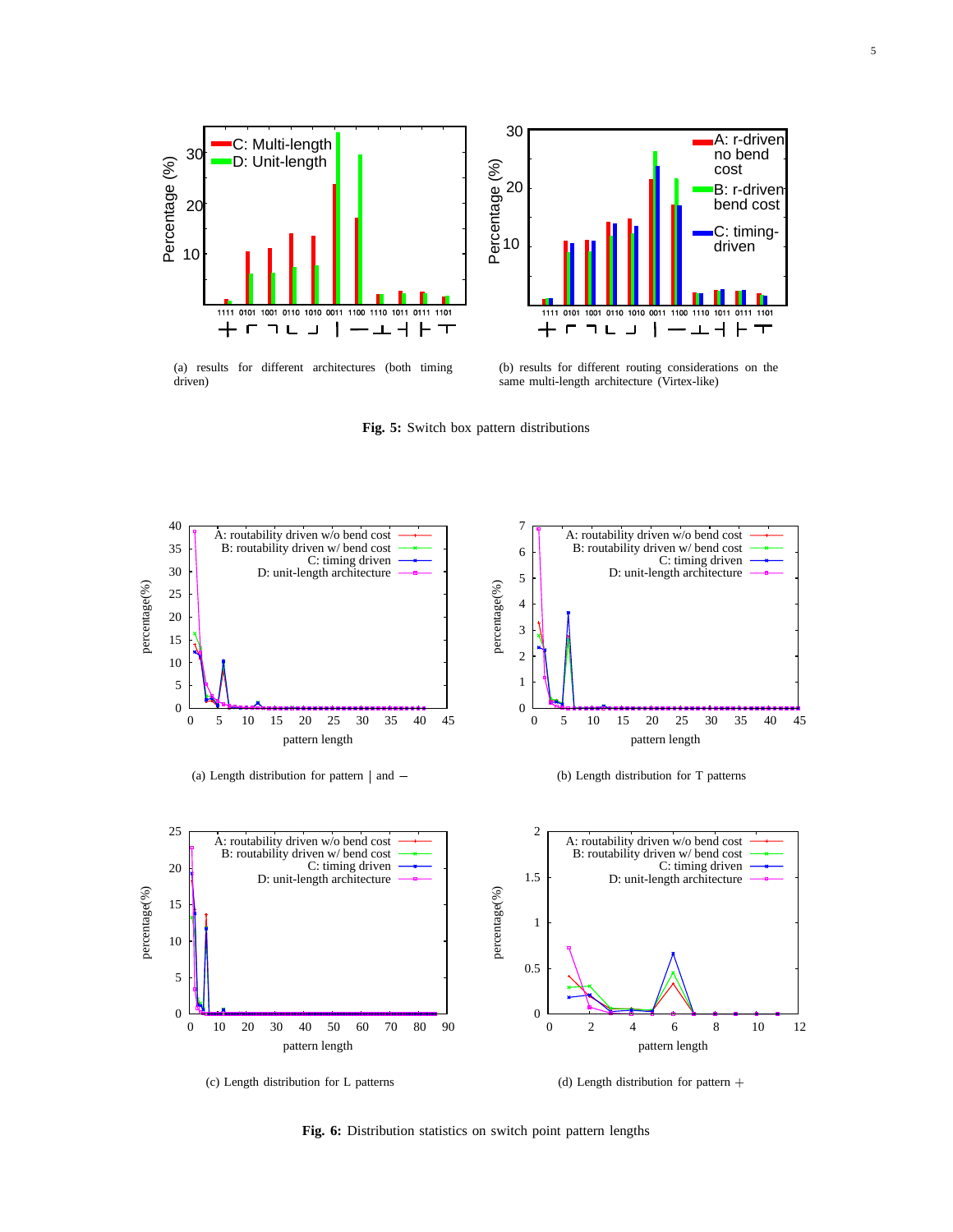first proposed. There are many architectural factors (such as switch-block or switch-matrix style, switch-block flexibility  $F_s$ , connection-block flexibility  $F_c$ , frequency of switch-blocks along routing segments, channel segmentation and staggering, clustering of LUTs in CLBs), which contribute to the quality of the final FPGA platform. More details about such architectural features is provided in our FPGA'05 paper [27].

Based on the analysis presented in the previous section, we design a new switch box, which will include hard-wired routing patterns. This means that we remove a certain number of programmable switches (derived from statistical analysis of the routing profiles of various circuits) from the switch boxes and replace them with wires. The composition of these hard-wired patterns are chosen after careful analysis of the routing profiles, hence the effect on the routability of circuits is minimized. We have experimentally verified the minimum effect of HARP resources on the routing of circuits (see Section V).



**Fig. 7:** Some possible hard-wired patterns

Figure 7 shows some of the possible HARPs that can be present inside the switch boxes. The hard-wired patterns are shown using solid lines indicating that they are wires and not programmable switches. The next section describes how the routing tool is made aware of these patterns and how they are exploited to reduce the delay, area and power dissipation.

#### IV. ROUTING WITH HARPS

To harness the advantages of HARP architectures, the placement and routing tools must be adapted to use hard-wired resources for timing critical nets and only use regular switches where hard-wired resources are not available.

In this work, we would like to fully exploit the hard-wired patterns present inside our switch-blocks. This can be done in the detailed routing stage by constructing a routing graph with the hard-wired routing patterns embedded as low cost edges. VPR [2], and the power model from Wilton, *et. al.* [16], which we use for our work employ a routing graph construction approach to perform detailed routing. The routing segments and the logic block input and output pins are represented as vertices in the routing graph with a certain cost associated with them. Edges in the routing graph correspond to the connections between them. Edges may be bidirectional or unidirectional depending on whether a pass-transistor or a buffered switch is used [3]. A sample routing graph is shown in Figure 8 [3].



**Fig. 8:** Sample routing graph

The way the routing graph is constructed changes with the presence of hard-wired patterns. These changes occur inside the switch boxes. Figure 9 shows the routing graph for a disjoint switch box (with pass transistor switches) with all tracks terminating at the switch box, and a disjoint switch box with a L-shaped hard wired pattern embedded in it. With the L-shaped pattern in the switch box, the routing graph contains only those edges forming the pattern and all the other edges are removed from the graph. For instance, in figure 9, edges between nodes (A,C), (A,D), (B,C), (B,D) are removed from the routing graph since they do not participate in forming the patterns.



**Fig. 9:** Routing graph with HARPs

Based on the results of the analysis presented in Section III, we first determine the number of different HARP patterns that need to be inserted inside the switch boxes. Next, the FPGA chip is scanned row-by-row and patterns are inserted based on their desired percentages. When introducing these patterns, we make sure not to connect different hard-wired patterns together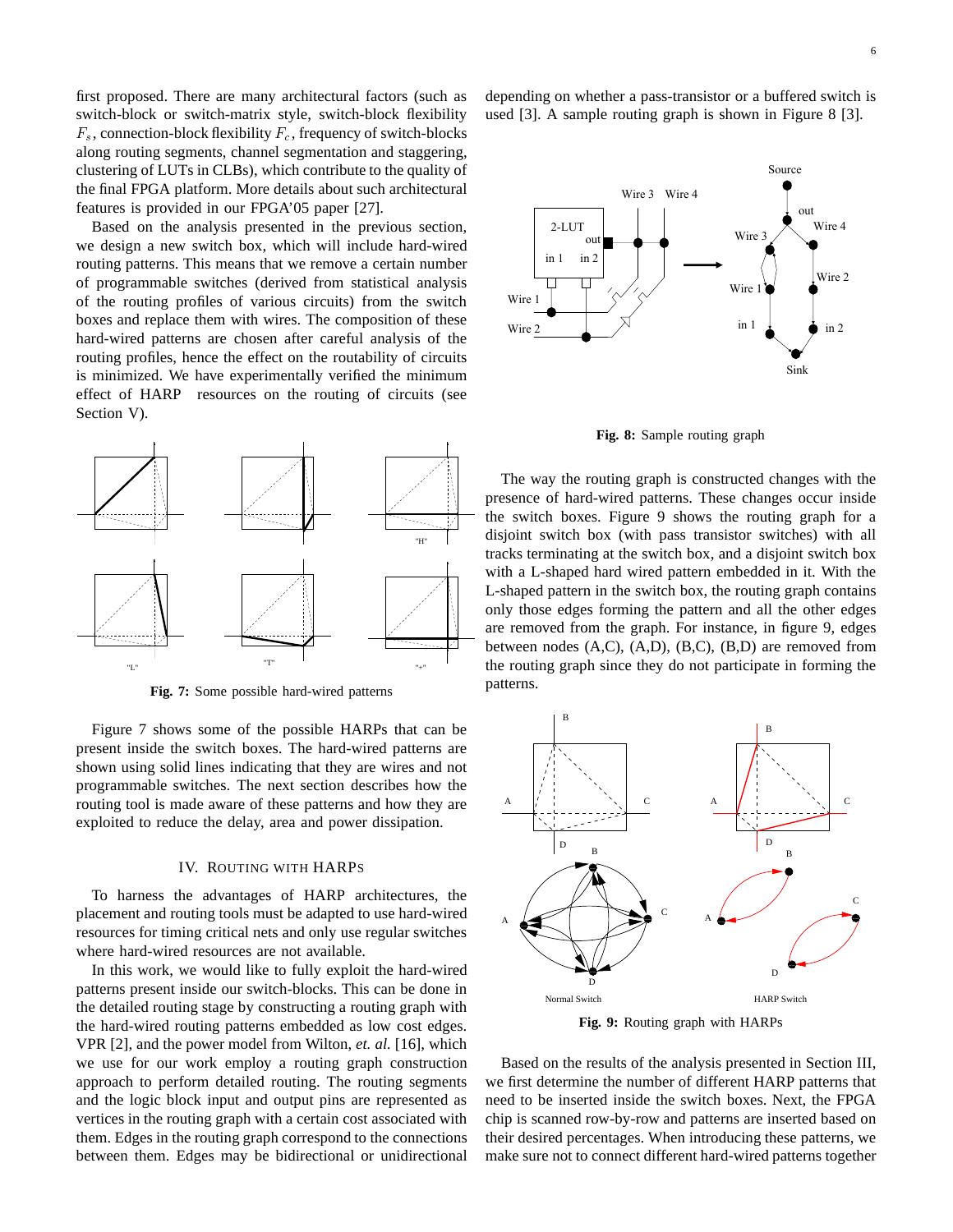to form large trees. The reason for this restriction is illustrated by the example of Figure 10.

When we use two adjacent hard-wired patterns, an Lshaped pattern and a T-shaped pattern to connect terminal *A* to terminal *B* in the figure, a dangling segment is formed. This is undesirable as it adds extra capacitance and resistance, which is contrary to the goal of reducing overall power and delay. This problem is overcome by making sure that not many hard-wired patterns are connected back-to-back. In the rest of this section, we present our algorithms assuming that *no* two HARPs are allowed to connect back-to-back, but later on in Section V, we relax this restriction a little and observe that the *limited* use of merged HARPs will improve the quality of the circuit.



**Fig. 10:** Connecting Hard-wired patterns together

Once we know the number and location of these hard-wired patterns, we change the way VPR constructs the routing graph and include only those edges (corresponding to wire segments) that are actually connected to the pattern. These edges are inserted as low cost edges so that the router will automatically choose these hard-wired patterns when performing detailed routing. The cost is calculated based on the lumped resistance and capacitance of the wire segment (including HARP and regular segments) connected to a switch. Interested readers can find the pseudo-code for inserting the hard-wired patterns in the architecture in our FPGA paper [27].

Note that  $\ulcorner$  and  $\lrcorner$  can be combined into one switch configuration which makes two disjoint connections (one between right and bottom segments, and the other between top and left segments). The same is true with  $\exists$  and  $\bot$ . See Figure 11 for examples of L patterns (in SB2, the fourth switch from the bottom is an  $\{\ulcorner, \rfloor\}$  switch). Our architectural generation code is available for download from [8] for non-commercial use.

## *A. Estimation of Delay, Area and Power*

We use the delay and area models in VPR and the power model developed by [16] to estimate the circuit delay, total area of the chip and the total power dissipation after inserting the hard-wired resources. VPR uses an Elmore delay model to estimate the delay of every net. In this model, pass transistors are represented as resistors and diffusion capacitances to ground. Pass transistors add parasitic capacitance to the wire irrespective of whether they are on or off leading to a higher delay [3]. In our hard-wired resources, we eliminate the pass transistors and replace the resistance and capacitance values of the pass transistors, used in the delay model, with those of the metal wire (of segment length 1).

To accurately determine the delay of using a hard-wired resource, the capacitance of all the segments forming the pattern are included in the total capacitive load being switched. In addition, when only some of the segments of a hard-wired switch are used to route a signal, the remaining segments are made unavailable to route other nets. This avoids potential resource conflicts that could occur when different nets try to use different parts of the same hard-wired switch. For example, when only the vertical segment of the hard-wired L is used to make connections and the horizontal part is dangling. In this case, the horizontal segment is invalidated so that it is not available for use by other nets. More details of this procedure can be found in our FPGA paper [27].

The area model in VPR is based on counting the number of transistors required to implement the FPGA architecture. It reports area in terms of the number of minimum width transistor areas required to implement the circuit on the FPGA [3]. For our hard wired resources, we use the same procedure and count the total number of transistors in our implementation. We use the power model developed by [16] to estimate the total power dissipation. Leakage power is estimated by counting the number of unused transistors and SRAM cells and multiplying them with their individual leakage power. Dynamic power is dependent on the charging and discharging capacitance and the clock frequency, which is the critical path delay. The short circuit power is taken as 10% of the dynamic power. The charging and discharging capacitance is obtained from the parasitics used in the delay model of VPR.

## V. EXPERIMENTAL RESULTS AND ANALYSIS

# *A. System Performance Improvements*

We inserted the hard-wired patterns in the switch boxes and used a multi-segment routing architecture with routingsegments of lengths 1, 2, 6, and long lines. The distribution of the segments in each channel are 8%, 20%, 60% and 12% respectively (similar to the Virtex architecture) for all simulation experiments. HARPs were not inserted on long lines, though. We placed and routed the 20 MCNC circuit benchmarks of the VPR package and 3 of the large benchmarks of the Altera QUIP tool set<sup>3</sup> (oc\_wb\_dma, oc\_mem\_ctrl, oc\_des\_des3perf, which have 9872, 8611 and 38,218 CLBs, and 9654, 8726, and 38,452 nets respectively) on HARP architectures and report the results of circuit delay, area, leakage power, total power dissipation and channel width. It is important to note that the reported area is only the transistor count. A complete architecture generation flow would use an ASIC CAD tool to generate a detailed placement and routing of the FPGA architecture itself. Since the layout is going to be generated automatically, the area efficiency of the HARP FPGA would probably be worse than a traditional FPGA that is manually layed out. However, our tile-based HARP architecture (will be presented in Section VI) would enable designers to manually

<sup>&</sup>lt;sup>3</sup>Since these circuits make extensive use of register enables and other control signals that are not present in VPR, we recompiled the designs in Quartus by suppressing the use of adders and multipliers.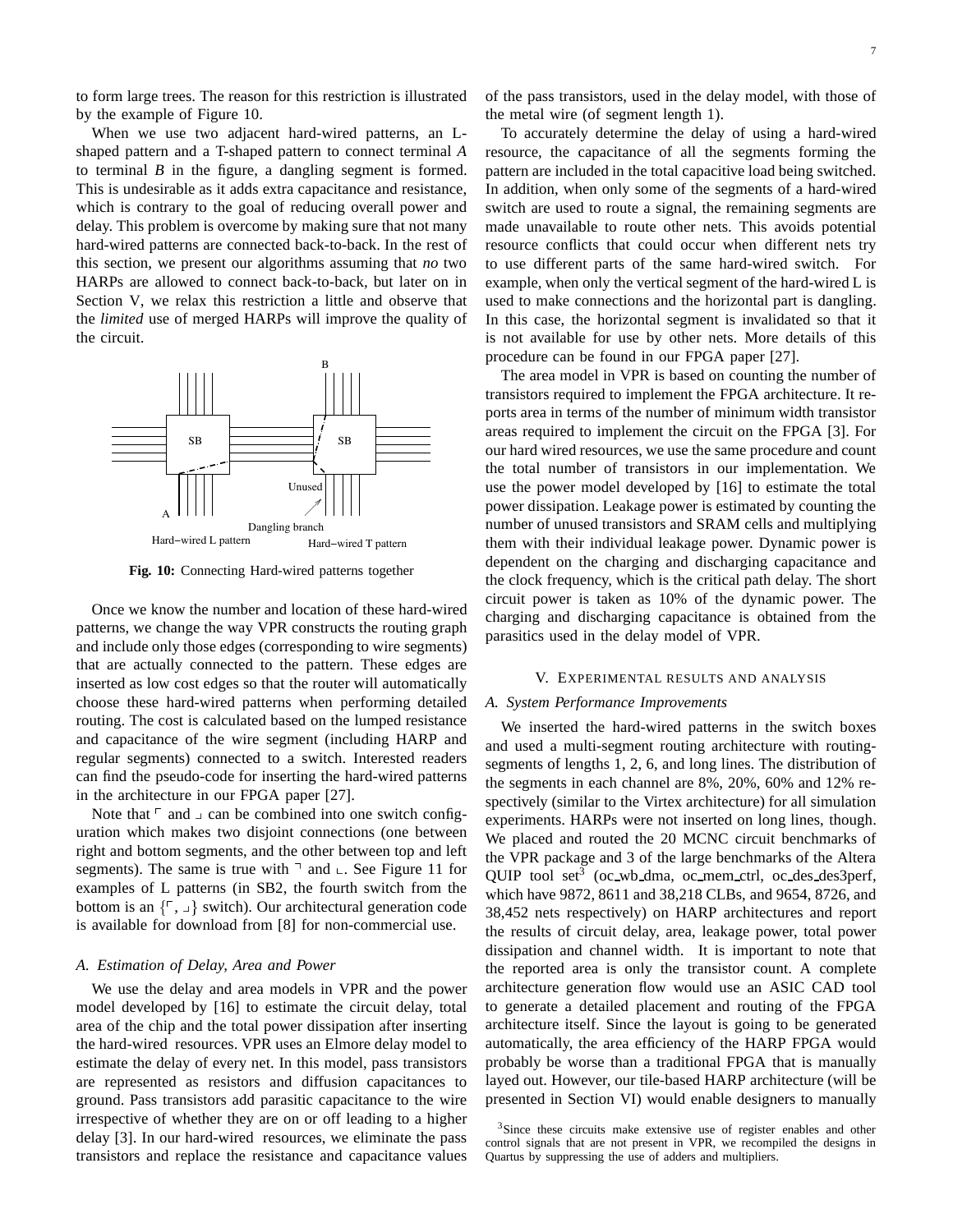lay out a limited number of tiles and replicate them throughout the chip.

We updated the delay look up tables used by the placement tool of VPR to reflect delays of HARP connections. However, this had only a marginal impact on the placement quality, more specifically, the delay improved 1-2% which is statistically insignificant, but channel width increase by about 5% and consequently the area and the total energy consumption increased by 3% and 5% respectively. The reason is that these delay lookup tables are built assuming no congestion is present, and hence the best routing resources for delay are always available. This is an optimistic lower bound on the routing delay between two points. In reality, the router will have to use traditional, slower switches for some nets due to congestion.

[—DelayTableExplanation—] The problem is compounded by the fact that by using HARP resources, the delay difference between timing critical and non-critical nets reduces. When more nets become critical, congestion becomes a problem as many nets try to occupy the relatively few HARP resources. The resulting congestion increases the final channel width and worsens other metrics but the worst case delay remains more or less the same. Since we do not have a good estimate of the congestion at the placement level, we decided to leave the delay tables untouched to better capture the lack of enough routing resources at the routing level. We plan to improve the placement quality by using better models of the HARP architecture and use a tightly coupled timing analyzer in our future work.

Results of the execution of VPR with 50% of all switches replaced with HARPs and that of the traditional "Virtexlike" architecture is presented in Table I. Columns labelled "Vtx" show the results of the traditional "Virtex-like" routing architecture. The last row of the table shows the ratio of the geometic mean values for Vtx and HARP.

We observe that the insertion of hard-wired routing patterns has a profound impact on delay and leakage power dissipation, reducing delay by about  $17.45\%$  and leakage power by 22.11% on average. Insertion of hard-wired routing patterns as low cost edges in the routing graph encourages the routing tool to use them whenever possible. This leads to a considerable speed up of the circuit. Also, the elimination of the program bits results in fewer SRAM cells and a lower leakage power dissipation. We find that the total area of the circuit decreases by about 5% on average. However, the average channel width increases by around 16:66%. This is expected, since, the introduction of hard-wired routing patterns reduces the flexibility of the routing architecture causing the router to use more tracks to route certain connections. However, the overall routing area of the circuit decreases because the reduction in individual switch area dominates the increase in number of switches caused by increased channel width.

Total power dissipation reduces on average by about 4%. In spite of the 22% reduction in the leakage power dissipation, the total power reduces by only around  $4\%$  on average. This is explained by taking into account the dynamic power dissipation. Dynamic power dissipation is dependent on the switching rate of the circuit. With hard-wired patterns in the switch boxes, the critical path delays of the circuits are reduced considerably resulting in a higher clock rate. This causes increased dynamic power dissipation. A fair comparison metric between the Virtex-like routing architecture and HARPs would probably be the power-delay product. We can explore different configurations by considering the energy dissipation or the power-delay product. Power-delay of HARP is 21.5% better than Vtx. Depending on whether optimizing for speed or power is more critical, we can clock the circuits at a higher clock frequency to get a faster circuit or we can clock the circuit at a lower speed (e.g., the clock speed that a traditional Virtex routing architecture can achieve) to achieve more savings in power dissipation.

We also explored the potential benefits of increasing the percentage of HARPs inside the switch boxes by allowing a small percentage  $(10\%)$  of HARPs to connect to each other. This is illustrated in Figure 11, which shows HARP resources (HARP SW) and regular switches (FlexSW) lumped to form distinct regions inside the switch boxes. This representation is just for illustration purposes. In reality, HARPs are distributed throughout the switch boxes, and not just at lower tracks.



**Fig. 11:** Overlaps in HARPs

Allowing a small percentage of HARPs to connect directly could create more complex routing patterns to be formed by combining hardwired patterns that we have used. However, doing so could also have the undesired affect of creating dangling wire segments (as illustrated in Figure 10) which could have an adverse effect on delay and power.

In terms of implementation, to increase the percentage of HARPS beyond 50%, we relax the constraint of not allowing different HARPs to connect together and allow HARPs to connect together sometimes (*e.g.*, to allow 60% of the switches to be HARP, we should allow HARPs to connect 10% of the time). As before, we take care not to form large trees of HARPs. This is done by making sure that there is at least one regular switch after every  $K$  switches,  $K$  being a constant (in our experiments, we used  $K = 3$ ). The results of increasing the percentage of HARPs is presented in Table II. We conducted some experiments to study the impact of increasing the overlap between HARPs beyond 60%. We observed that the results worsen as the percentage of overlaps increases beyond 70%. We believe that for each circuit, there is a sweet spot between 60% and 70% that would be optimum in terms of performance. However, it is to be noticed that going from 50% to 60% of HARPs increases the channel width by about 7% and the improvement in delay is only about 3%. This indicates that it is not advisable to go much higher than 60% as the improvement in performance comes at a cost of a much higher increase in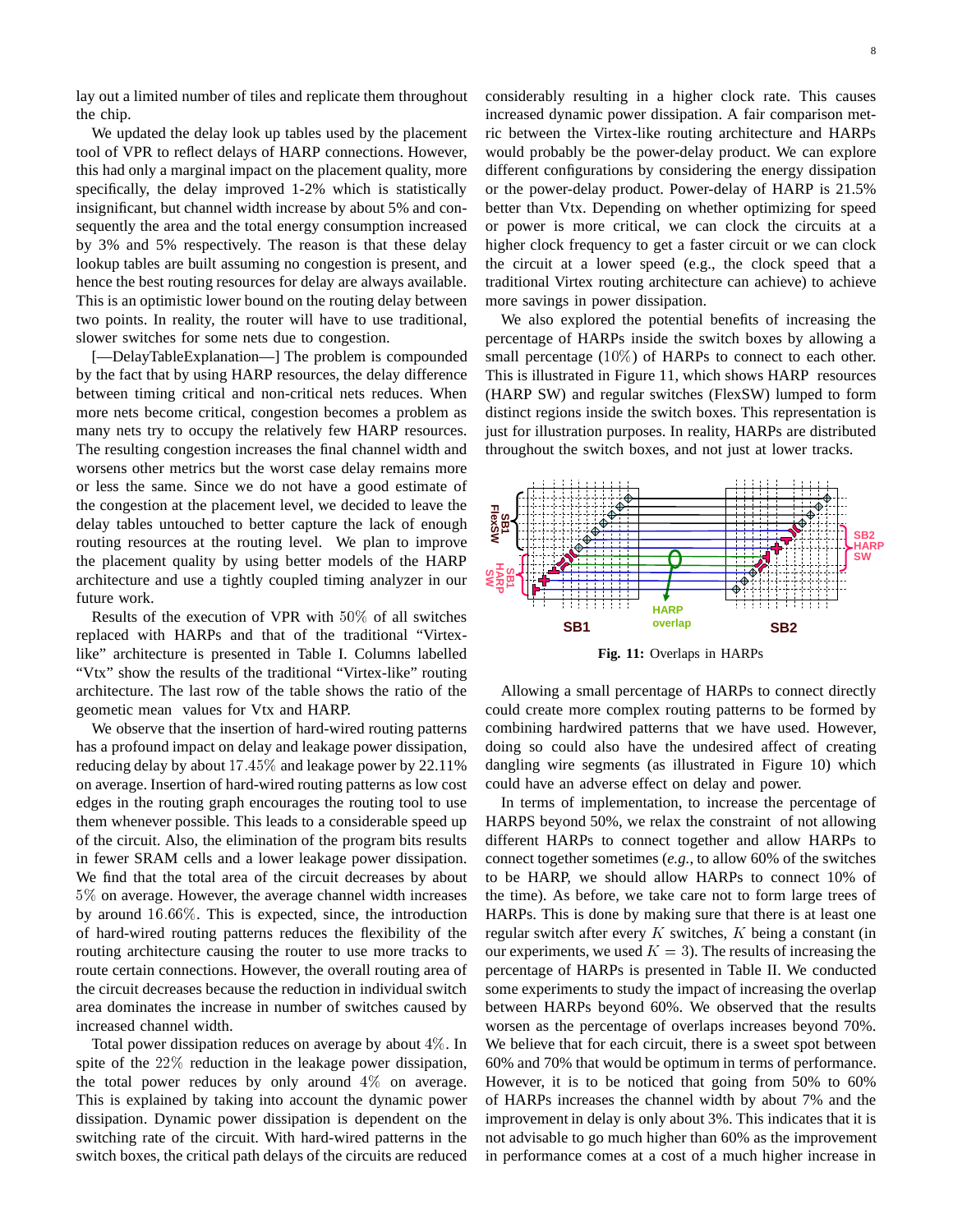| Circuit               | Delay<br>$(x10^{-8})$ |            |       | Area<br>$(x10^6)$ |                   | Channel<br>Width |      | Leakage<br>Power |      | Total<br>power |       | Energy<br>$(x10^{-8})$ |
|-----------------------|-----------------------|------------|-------|-------------------|-------------------|------------------|------|------------------|------|----------------|-------|------------------------|
|                       | Vtx                   | <b>HRP</b> | Vtx   | <b>HRP</b>        | Vtx               | <b>HRP</b>       | Vtx  | <b>HRP</b>       | Vtx  | <b>HRP</b>     | Vtx   | <b>HRP</b>             |
|                       |                       |            |       |                   |                   |                  |      |                  |      |                |       |                        |
| misex3                | 6.31                  | 5.33       | 2.88  | 2.71              | 20                | 23               | 0.12 | 0.09             | 0.22 | 0.22           | 1.41  | 1.18                   |
| alu4                  | 7.12                  | 5.97       | 3.11  | 2.74              | 19                | 21               | 0.13 | 0.10             | 0.23 | 0.22           | 1.67  | 1.34                   |
| apex4                 | 7.17                  | 5.98       | 2.83  | 2.58              | 22                | 24               | 0.12 | 0.09             | 0.18 | 0.17           | 1.31  | 0.99                   |
| ex5p                  | 6.40                  | 5.50       | 2.36  | 2.23              | 22                | 25               | 0.10 | 0.08             | 0.17 | 0.16           | 1.11  | 0.90                   |
| des                   | 7.89                  | 6.00       | 6.02  | 5.75              | 16                | 18               | 0.25 | 0.21             | 0.41 | 0.41           | 3.27  | 2.45                   |
| seq                   | 6.39                  | 5.31       | 3.58  | 3.46              | 20                | 24               | 0.15 | 0.12             | 0.27 | 0.27           | 1.73  | 1.43                   |
| apex2                 | 7.45                  | 5.92       | 4.01  | 3.80              | 21                | 24               | 0.17 | 0.13             | 0.28 | 0.28           | 2.09  | 1.66                   |
| spla                  | 12.40                 | 8.93       | 9.90  | 9.70              | 28                | 33               | 0.43 | 0.34             | 0.52 | 0.48           | 6.51  | 4.28                   |
| pdc                   | 14.20                 | 10.70      | 14.80 | 13.70             | $\overline{33}$   | 39               | 0.64 | 0.50             | 0.75 | 0.65           | 10.65 | 6.98                   |
| ex1010                | 15.50                 | 11.50      | 8.95  | 8.66              | 19                | 23               | 0.38 | 0.31             | 0.48 | 0.45           | 7.39  | 5.15                   |
| clma                  | 18.6                  | 14.2       | 19.6  | 18.6              | 24.2              | 28.8             | 0.83 | 0.60             | 1.10 | 1.02           | 20.6  | 14.6                   |
| dsip                  | 4.39                  | 3.88       | 3.92  | 3.96              | 13.4              | 16.8             | 0.15 | 0.10             | 0.39 | 0.42           | 1.74  | 1.63                   |
| diffeq                | 6.08                  | 5.15       | 2.22  | 2.18              | 14.8              | 17.6             | 0.09 | 0.07             | 0.18 | 0.17           | 1.08  | 0.910                  |
| elliptic              | 8.87                  | 6.58       | 7.38  | 6.98              | 20                | 23.4             | 0.32 | 0.22             | 0.51 | 0.51           | 4.55  | 3.38                   |
| frisc                 | 9.28                  | 7.97       | 8.26  | 7.70              | 23.6              | 27.6             | 0.36 | 0.24             | 0.46 | 0.41           | 4.32  | 3.27                   |
| s298                  | 10.8                  | 9.17       | 3.20  | 2.94              | $\overline{17.2}$ | 18.4             | 0.13 | 0.10             | 0.22 | 0.20           | 2.47  | 1.91                   |
| s38417                | $8.\overline{53}$     | 7.69       | 10.2  | 9.74              | 16.6              | 18.4             | 0.36 | 0.36             | 0.77 | 0.73           | 6.60  | 5.61                   |
| tseng                 | 5.77                  | 5.30       | 1.49  | 1.45              | 13.3              | 16.7             | 0.05 | 0.04             | 0.13 | 0.13           | 0.76  | 0.72                   |
| bigkey                | 4.46                  | 3.94       | 4.02  | 3.96              | 14                | 17.3             | 0.14 | 0.12             | 0.37 | 0.39           | 1.69  | 1.57                   |
| s38584.1              | 8.62                  | 7.53       | 10.4  | 9.96              | 17                | 19               | 0.38 | 0.30             | 0.70 | 0.63           | 5.36  | 4.51                   |
| oc wb                 | 8.86                  | 7.41       | 25.1  | 23.8              | 28                | 33               | 0.99 | 0.77             | 1.15 | 1.15           | 10.24 | 8.50                   |
| dma                   |                       |            |       |                   |                   |                  |      |                  |      |                |       |                        |
| oc_mem                | 8.28                  | 7.02       | 16.46 | 15.47             | 19                | 23               | 0.62 | 0.49             | 0.89 | 0.83           | 7.33  | 5.82                   |
| ctrl                  |                       |            |       |                   |                   |                  |      |                  |      |                |       |                        |
| oc des_               | 14.91                 | 12.60      | 56.97 | 54.19             | 16                | 19               | 2.17 | 1.71             | 2.67 | 2.60           | 39.74 | 32.77                  |
| des3perf              |                       |            |       |                   |                   |                  |      |                  |      |                |       |                        |
| G. Mean ratio $(\% )$ |                       | 82.55      |       | 95.04             |                   | 116.66           |      | 77.89            |      | 96.06          |       | 79.46                  |

**TABLE I:** Comparison of 50% HARPs with no HARPs. (**G.Mean** is the geometric mean)

|                       | Delay              | Area            | Channel | Leakage | Total | Energy             |
|-----------------------|--------------------|-----------------|---------|---------|-------|--------------------|
| Circuit               | $(\times 10^{-8})$ | $(\times 10^6)$ | Width   | Power   | Power | $(\times 10^{-8})$ |
| misex3                | 4.98               | 2.68            | 24      | 0.093   | 0.226 | 1.125              |
| alu4                  | 5.67               | 2.73            | 22      | 0.0101  | 0.228 | 1.292              |
| apex4                 | 5.74               | 2.59            | 26      | 0.093   | 0.168 | 0.964              |
| ex5p                  | 5.6                | 2.19            | 26      | 0.062   | 0.157 | 0.879              |
| des                   | 6.36               | 5.66            | 18      | 0.188   | 0.388 | 2.467              |
| seq                   | 5.30               | 3.45            | 26      | 0.121   | 0.268 | 1.420              |
| apex2                 | 6.10               | 3.74            | 25      | 0.114   | 0.270 | 1.647              |
| spla                  | 8.31               | 9.38            | 33      | 0.314   | 0.465 | 3.864              |
| pdc                   | 9.42               | 13.5            | 40      | 0.490   | 0.645 | 6.075              |
| ex1010                | 11.4               | 8.45            | 24      | 0.299   | 0.429 | 4.891              |
| clma                  | 12.0               | 19.8            | 32.8    | 0.688   | 1.013 | 12.2               |
| dsip                  | 3.49               | 3.93            | 18      | 0.129   | 0.401 | 1.40               |
| diffeq                | 4.80               | 2.15            | 18.4    | 0.0685  | 0.173 | 0.833              |
| elliptic              | 6.71               | 7.24            | 27.4    | 0.247   | 0.504 | 3.38               |
| frisc                 | 7.95               | 8.05            | 31.4    | 0.267   | 0.411 | 3.27               |
| s298                  | 8.98               | 2.98            | 20.2    | 0.106   | 0.207 | 1.87               |
| s38417                | 7.57               | 9.57            | 19.6    | 0.310   | 0.665 | 5.04               |
| tseng                 | 5.15               | 1.40            | 17.3    | 0.041   | 0.130 | 0.670              |
| bigkey                | 3.85               | 3.90            | 18.0    | 0.107   | 0.358 | 1.38               |
| s38584.1              | 7.45               | 9.90            | 20      | 0.252   | 0.57  | 4.25               |
| oc_wb_dma             | 7.19               | 23.80           | 35      | 0.737   | 1.137 | 8.16               |
| oc_mem_ctrl           | 6.68               | 14.54           | 23      | 0.436   | 0.801 | 5.35               |
| oc des des3perf       | 12.05              | 60.24           | 22      | 1.855   | 2.461 | 29.66              |
| <b>Geometric Mean</b> | 0.796              | 0.949           | 1.241   | 0.690   | 0.938 | 0.745              |

**TABLE II:** Comparison of 60% HARPs with no HARPs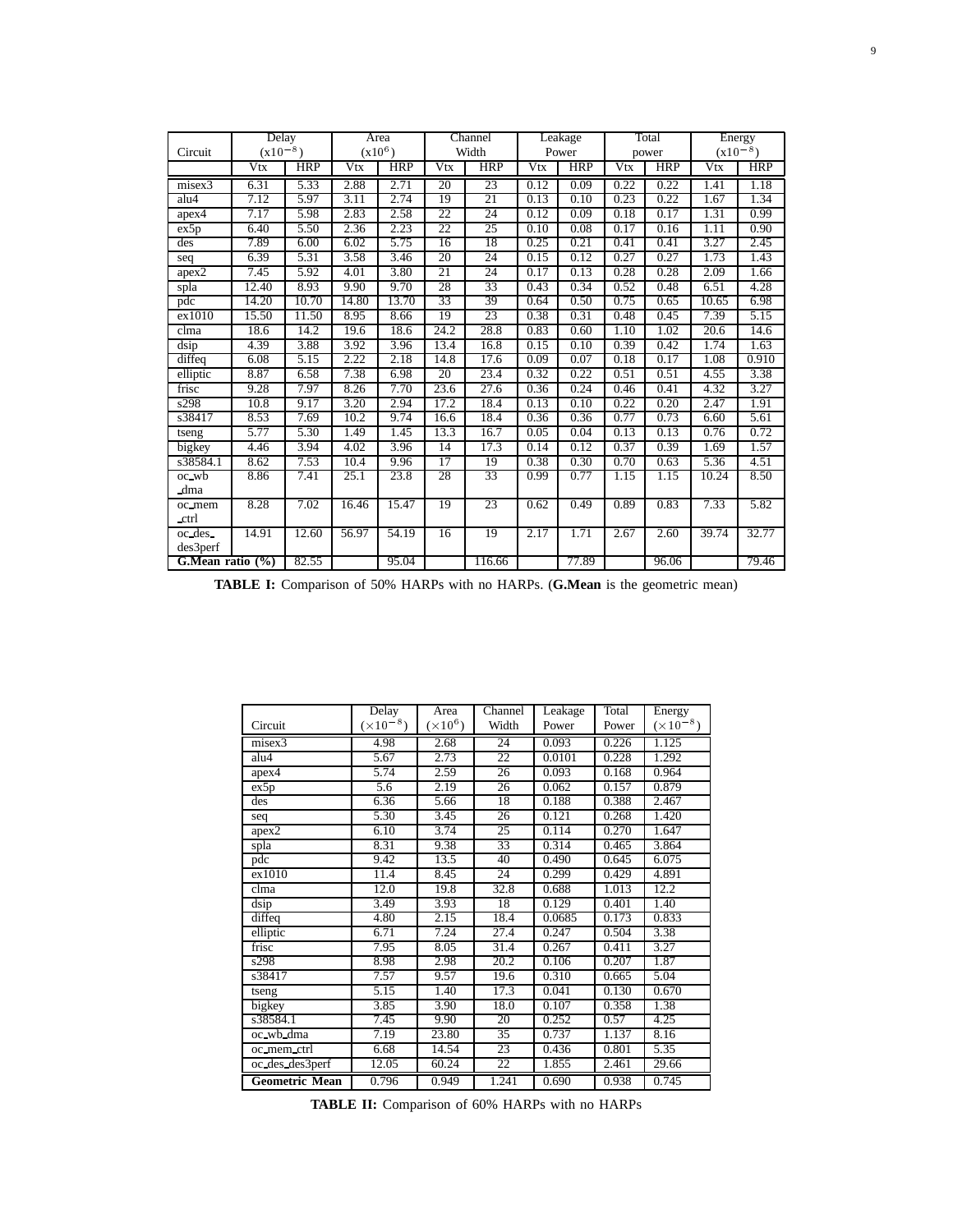the channel width.

We observe that increasing the percentage of  $HARPs(60\%)$ inside switch boxes increases the potential savings in circuit delay, energy and area to about 21%, 26% and 5% respectively.

## *B. HARP Usage Analysis*

To better understand the benefits and potential future improvements on the proposed HARP architecture, we perform detailed analysis on the routing results of the HARP platform. As no major changes were made in our placement and routing algorithms compared to the traditional architectures, it is of our interest to to find out how effectively the HARP connections are utilized in the final routing results. In order to find the utilization of HARP resources, we read the routing result files of the HARP architecture into the VPR Pattern Finder and compare the actual switch usage to the number of HARP resources provided in the architecture.

When comparing HARP resource availability to HARP resource utilization, we pay special attention to cases where more complex HARP connections such as the  $\top$ -shaped and <sup>+</sup>-shaped connections are only partially utilized, i.e., used as L's, H's and V's. As a result, utilization analysis, we report how many legs (e.g., up to 3 for the  $\top$ -shaped HARP connections and up to 4 for the  $+$  connections) are actually used. Zero-leg utilization means that the switch was not used at all.

The analysis is carried on the same 20 benchmarks. For each benchmark and for each HARP connection pattern, we report the percentages for each case when a different number of legs are used (ranging from 1 to 4). Then these numbers are normalized across all the benchmarks. The final result is aggregated in Figure 12(a). The graph shows that about 79% of the overall <sup>+</sup> shaped HARP resources are used in the final routing graphs. Among them, about 2.7% are fully used, i.e. all 4 hard-wired legs are involved in the connection, 10.5% use 3 hard-wired connections, and 66% use 2 hardwired connections. The remaining 21% of this type of switch are not used in the final routing graph at all.

Based on the results shown in Figure 12(a), we can observe that all types of HARP connections are heavily used in the final routing graph. The usage of every switch type is always at least 29%. For  $\top$ -shaped and  $+$  shaped connections, more then  $50\%$  are utilized. However, for different  $\top$ -shaped and <sup>+</sup>-shaped connections, only a very small percentage are fully utilized. For most of them, only two legs are involved in the final routing. This may indicate that they are actually used as  $L$ ,  $\sigma$  - shaped connections. Moreover, considering that only small number of switches are configured as  $\top$  and  $+$ (refer to Figure 5(b)), this motivates the idea to simplify the HARP pattern set by getting rid of the  $\top$  and  $+$  patterns completely and at the meantime, providing more  $L$ ,  $|$  and  $-$ HARP connections.

Based on the observation made above, we are interested in investigating the effect of simplifying the HARP pattern set, namely by eliminating the  $\top$ -shaped and  $+$ -shaped HARPs and redistributing their percentages to the other HARP connections. We re-evaluated the performance gain on the benchmarks with this simplified HARP pattern set. The results are presented in Table III. For the simplified HARP pattern set, we observe that the delay improves by 21%, which is about 4% better than the improvement obtained with the full pattern set. There are no significant differences in the other metrics.

| Circuit               | Delay              | $\overline{\text{cw}}$ | Area            | Energy             |
|-----------------------|--------------------|------------------------|-----------------|--------------------|
|                       | $(\times 10^{-8})$ |                        | $(\times 10^6)$ | $(\times 10^{-8})$ |
| misex3                | 5.17               | 25                     | 2.81            | 1.15               |
| alu4                  | 5.93               | 22.8                   | 2.90            | 1.32               |
| apex4                 | 6.06               | 27.8                   | 2.77            | 0.987              |
| ex5p                  | 5.35               | 28                     | 2.36            | 0.877              |
| des                   | 6.40               | 18.6                   | 5.82            | 2.40               |
| seq                   | 5.22               | 27                     | 3.62            | 1.39               |
| apex2                 | 6.16               | 27.6                   | 3.99            | 1.65               |
| spla                  | 8.88               | 35.8                   | 9.91            | 4.02               |
| pdc                   | 9.52               | 43.4                   | 1.48            | 6.20               |
| ex1010                | 11.6               | 27.4                   | 9.38            | 5.05               |
| tseng                 | 4.70               | 17                     | 1.58            | 7.25               |
| bigkey                | 3.59               | 17.7                   | 4.00            | 1.53               |
| s38584.1              | 7.12               | 19.3                   | 9.96            | 4.66               |
| clma                  | 11.9               | 32.4                   | 20.2            | 12.9               |
| dsip                  | 3.51               | 17.8                   | 4.04            | 1.42               |
| diffeq                | 4.80               | 18.4                   | 2.25            | 0.863              |
| frisc                 | 7.74               | 29.8                   | 7.95            | 3.15               |
| s298                  | 8.52               | 19.2                   | 3.00            | 1.86               |
| s38417                | 8.22               | 19.2                   | 9.92            | 5.37               |
| elliptic              | 7.39               | 24.8                   | 7.02            | 3.36               |
| oc_wb_dma             | 6.80               | 34                     | 24.80           | 8.31               |
| oc_mem_ctrl           | 7.20               | 23                     | 15.30           | 5.92               |
| oc_des3_des3perf      | 12.10              | 19                     | 55.20           | 30.98              |
| <b>Geometric Mean</b> | 0.796              | 1.25                   | 0.99            | 0.763              |

**TABLE III:** Results for Simplified Pattern set

The same HARP usage analysis is also performed on the routing results with the simplified HARP pattern set and the results are shown in Figure 12(b). Compared to Figure 12(a), there are no significant changes in the usage over different HARP connections.

Besides the HARP usage analysis, we are also interested in finding out whether the final routing connection behavior is changed after introducing the HARP architecture. More specifically, we want to cross check if HARP has any effect on the connection pattern distribution compared to traditional architectures.

Figure 13 extends Figure 5(b) by adding the data obtained from the routing results on the HARP architectures. It seems that it is safe to say that HARP does not change the pattern distribution characteristics fundamentally. However, one interesting observation can be made on the  $|$  and  $-$  patterns. With HARPs (either the full set or the simplified set) the percentage of  $\vert$  and  $\vert$  connections made in the final routing graphs drops significantly (especially when compared to the timing-driven results without HARPs). In the meantime, this drop seems to be compensated mainly in the increases on different L-shaped patterns. One explanation could be that by using HARP we reduce the delay of the L-patterns in the routing structure, and as a result, using L patterns becomes less costly than using an H followed by a V. Hence, the router is encouraged to use more turns in the routing paths compared to the non-HARP architectures.

In the above discussion, results in HARP usage are normalized by the number of HARP resources, while results in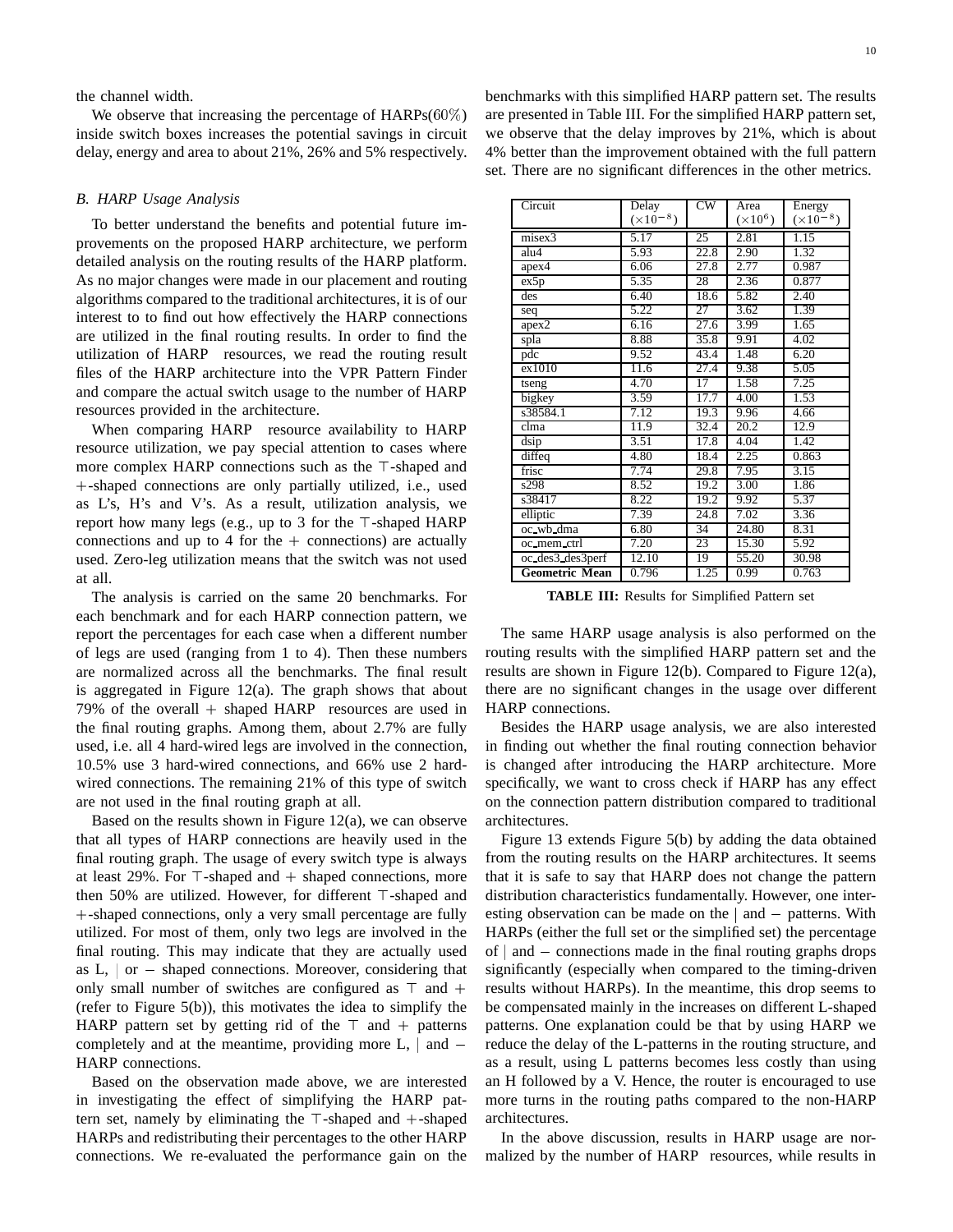

(a) Original HARP set

(b) Simplified HARP set: without  $\top$  and  $+$ 

**Fig. 12:** HARP connection usage



**Fig. 13:** Switch box pattern distribution comparison

connection pattern distribution analysis are normalized to the total number of switches utilized in the routing results. It is also interesting to see how effective the switch resources are utilized compared to the total number of switches provided by the architecture.

Table IV shows the overall switch resource utilization data. In the table, *sim-harp* refers to the simplified HARP architecture (i.e. without  $\top$  and  $+$  shaped HARPs), and the usage percentages reported here are computed as:

$$
percentage = \frac{\text{total # of switches used in final routing}}{\text{total number of switches provided}}
$$
 (1)

Regardless of the underlying FPGA architecture, the results in Table IV show that the circuits make poor utilization of the switch resources available in the FPGA. Moreover, without HARP-specific improvements on the placement and routing tools, this efficacy suffers a 7.8%  $\sim$  14.4% drop on the HARP architectures compared to a regular Virtex-II architecture.

# VI. TILE-BASED DESIGN OF HARP FPGAS

One of the most complicated tasks in the design of FPGAs is the layout. Typically, manufacturers manually layout a single tile consisting of a logic block and switch block and replicate them across the entire chip. However, when HARPs are inserted randomly in the switch-boxes, they are no longer identical and a tile based layout is not possible. In this section, we present a method that facilitates layout in the presence of HARPs.

In a multi-segment architecture, the start points of different segments are staggered to enhance routability of the architecture. Figure 14 shows a staggered arrangement of tracks with each channel having three segments of length <sup>3</sup>[3].



**Fig. 14:** Staggered Arrangement of Tracks

When a disjoint switch-box topology with a staggered arrangement of segments, a tile based layout is possible when the number of tracks of a particular length is divisible by the length of the tracks. However, layout of a single tile with HARPs in the switch-box is not possible for the following reasons:

 When all the patterns are inserted in a single switch-box to enable a tile based layout, long patterns will be formed throughout the chip. This will increase the capacitive load on the segments. The track count to route circuits will also go up since, tracks having HARP resources will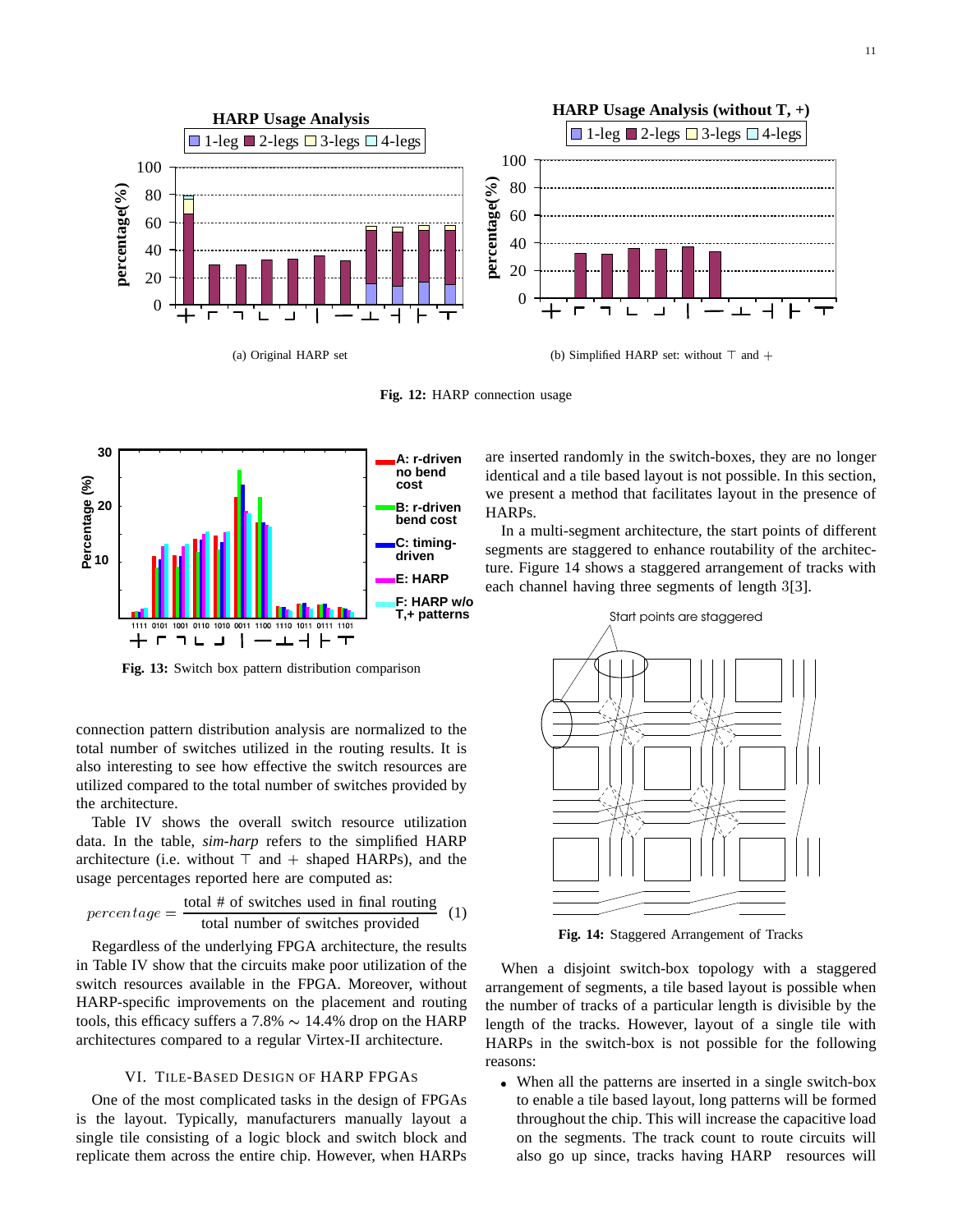| Circuit                    | x-size | y-size | Channel Width          |       | Switch resource usage(%) |                        |       |           |
|----------------------------|--------|--------|------------------------|-------|--------------------------|------------------------|-------|-----------|
|                            |        |        | $\overline{no}$ -harps | harps | sim-harps                | $\overline{no}$ -harps | harps | sim-harps |
| alu4                       | 40     | 40     | 18                     | 26    | 25                       | 24.99                  | 21.32 | 22.78     |
| apex2                      | 44     | 44     | 20                     | 32    | 32                       | 30.53                  | 21.85 | 22.78     |
| apex4                      | 36     | 36     | 21                     | 31    | 33                       | 26.9                   | 20.45 | 19.89     |
| bigkey                     | 54     | 54     | 18                     | 18    | 18                       | 14.71                  | 16.22 | 17.03     |
| clma                       | 92     | 92     | 24                     | 39    | 32                       | 26.41                  | 20.73 | 24.84     |
| des                        | 63     | 63     | 16                     | 22    | 22                       | 16.26                  | 16.01 | 16.98     |
| $\overline{\text{diffeq}}$ | 39     | 39     | 14                     | 20    | 21                       | 22.88                  | 19.74 | 18.72     |
| dsip                       | 54     | 54     | 14                     | 18    | 18                       | 15.84                  | 16.31 | 15.66     |
| elliptic                   | 61     | 61     | 20                     | 30    | 31                       | 22.43                  | 18.54 | 17.91     |
| ex1010                     | 68     | 68     | 22                     | 32    | 24                       | 24.87                  | 20.59 | 26.75     |
| ex5p                       | 33     | 33     | 22                     | 32    | 32                       | 26.91                  | 22.58 | 24.25     |
| frisc                      | 60     | 60     | 25                     | 34    | 33                       | 22.71                  | 20.95 | 22.85     |
| misex3                     | 38     | 38     | 20                     | 28    | 25                       | 28.15                  | 22.07 | 26.16     |
| pdc                        | 68     | 68     | 33                     | 50    | 43                       | 25.67                  | 21.61 | 23.3      |
| s298                       | 44     | 44     | 18                     | 23    | 22                       | 23.46                  | 21.19 | 22.58     |
| s38417                     | 81     | 81     | 17                     | 23    | 23                       | 18.53                  | 16.83 | 17.65     |
| s38584                     | 81     | 81     | 16                     | 18    | 19                       | 17.91                  | 17.58 | 18.22     |
| seq                        | 42     | 42     | 21                     | 32    | 27                       | 28.34                  | 22.32 | 24.97     |
| spla                       | 61     | 61     | 28                     | 43    | 36                       | 24.76                  | 19.88 | 23.86     |
| tseng                      | 33     | 33     | 14                     | 16    | 17                       | 20.94                  | 19.51 | 19.72     |
| Average                    |        |        | 20.05                  | 28.35 | 26.65                    | 23.16                  | 19.81 | 21.35     |

**TABLE IV:** How effective the switch resources are used in different architectures

run the entire length of the chip and only one net will be able to use the track.

 There may not be enough tracks in the channel to accurately capture the distribution of various patterns. Some of the patterns have low percentages and may not appear in the switch-box.

In order to prevent long patterns from being formed in the chip, we need to look at the neighbors of every switch-point in a switch box and ensure that they do not form such patterns. This is illustrated in figure 15. For example, when we are looking at switch point <sup>a</sup>, we also need to consider the switch points  $b$  (top) and  $c$  (right) before deciding on the type of the switch (flexible or HARP) that can be used at  $a$ . It is to be noted that we do not have to consider the other neighbors(left and bottom) of  $a$  as they would also correspond to  $b$  and  $c$ .



**Fig. 15:** Switch point neighbors

This problem can be conceptually visualized as distributing HARPs in a  $2\times 2$  switch-box array so that long patterns are not formed. We solve this problem by formulating it as an Integer programming problem with constraints to prevent forming long patterns and to ensure that the distribution follows the statistical estimation presented in section III. The rest of the section presents the formulation of the ILP.

If  $ntracks$  is the number of tracks that require end-point connections at every switch-box, we have a total of  $4 \times ntracks$ candidate switch-points in the  $2 \times 2$  switch-box array. Each of them can be either be a flexible switch or a HARP resource based on the constraints. The HARP resources are labeled as shown in figure 16. We have not included the  $+$  pattern in this study since the percentage of  $+$ 's is very small when compared to the others.



The following variables in the ILP are used to represent the switches:

 $x_{ij}$  n : flexible,

 $x_{ij}$ h : horizontal and vertical HARP,

 $x_{ij} l_k$  k=1,2 :  $L_1, L_2$ 

 $x_{ij} t_k \; k = 1 \cdots 4 : T_1, T_2, T_3, T_4$ 

Where i is the switch-box number and j is the track num-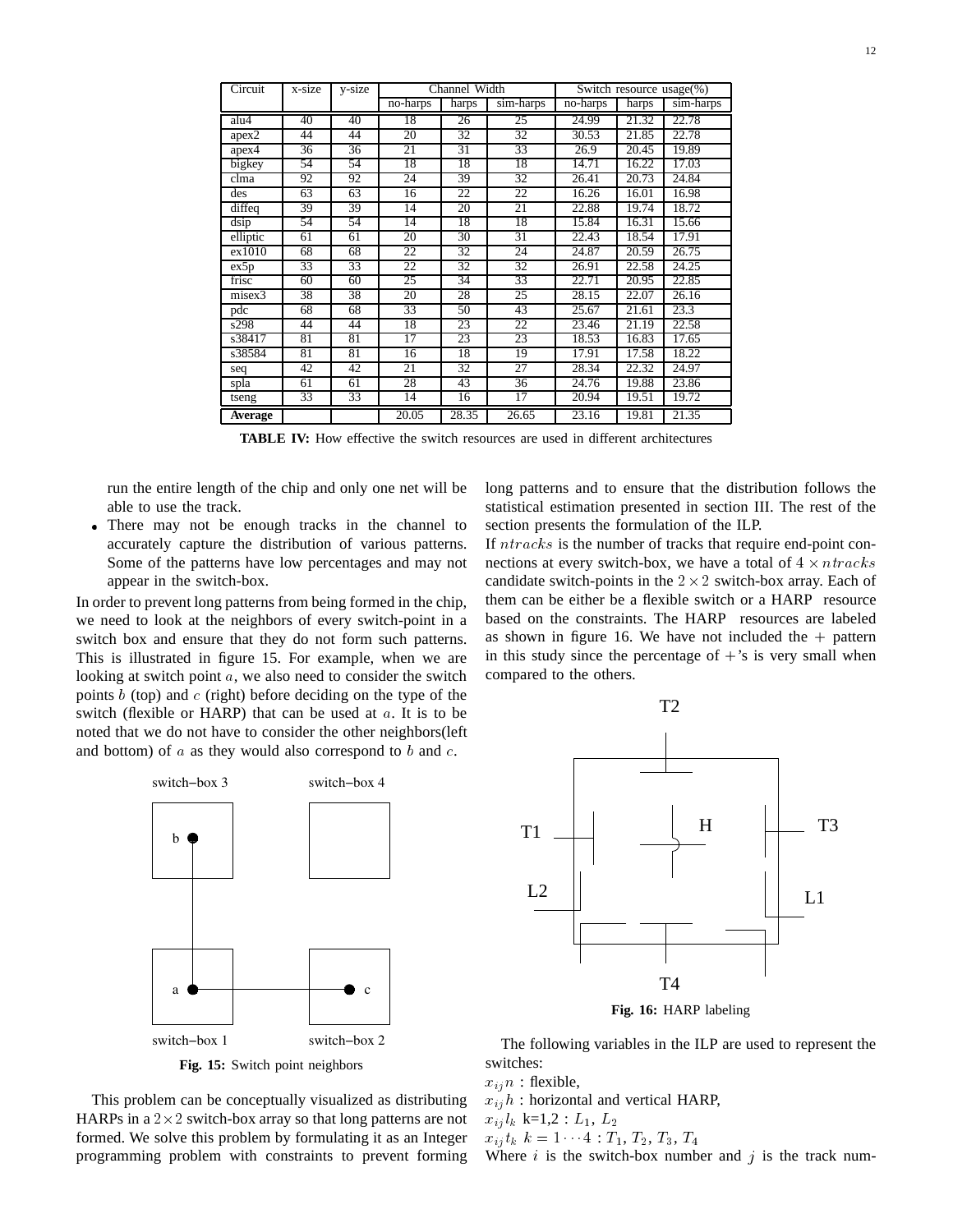ber. To maximize routing flexibility, we should ensure that flexible switches are distributed evenly between switch-boxes. To this end, we try to reduce the maximum number of flexible switches that are inserted in each switch-box. This coupled with the capacity constraints on the number of flexible switches and HARP resources will produce the right mixture of flexible and HARP resources in all switch-boxes. Thus the objective function is written as follows:

$$
Minimize \quad W
$$

subject to,

$$
W \geq n_i \qquad i = 1 \cdots 4 \qquad (2)
$$

$$
n_i = \sum_{j=1}^{n} x_{ij} n \quad i = 1 \cdots 4 \tag{3}
$$

Each of the  $x_{ij}$  variables can be either 0 or 1 depending on the type of switch present at switch box  $i$  and track  $j$ . Writing this down in the form of a constraint,

$$
x_{ij}n, x_{ij}l_k, x_{ij}t_k, x_{ij}h \in \{0, 1\}
$$
 (4)

At every switch-point, we can have only one kind of switch. This means that exactly one of the  $x_{ij}$  variables is 1 and the rest are <sup>0</sup>. This gives rise to the following constraint:

$$
x_{ij}n + x_{ij}h + \sum_{p=1}^{2} x_{ij}l_p + \sum_{q=1}^{4} x_{ij}t_q = 1, \qquad (5)
$$

To prevent forming long horizontal and vertical patterns that run throughout the chip, restrictions are imposed on the location of HARPs inside different switch-boxes. For example, if two horizontal or vertical HARPs were to connect to each other and the patterns are replicated, it would form a long pattern throughout the chip. To avoid this, we have a constraint that prevents horizontal or vertical HARPs in adjacent switch locations. Similar to the example mentioned, there are certain restrictions on the locations of other patterns as well depending on their orientations. These are captured by the following set of constraints:

$$
x_{ij}h + x_{targetj}h \leq 1, \forall i, j
$$
 (6)  
\nif  $i = 4$  target = 1,  
\nelse target =  $i + 1$   
\n
$$
x_{pj}t_p + x_{qj}t_q \leq 1
$$
 (7)  
\n
$$
x_{pj}t_p + x_{qj}h \leq 1
$$
  
\n
$$
x_{pj}h + x_{qj}t_p \leq 1
$$
  
\n
$$
(p, q) \in \{(1, 2), (2, 3), (3, 4), (4, 1)\}
$$

To prevent forming loops with HARPs, we impose a constraint that for any HARP resource, at least one of its two neighbors is a flexible switch. This can be written as

$$
x_{pj}n + x_{qj}n + x_{rj}n \ge 1
$$
\n(8)  
\n
$$
(p, q, r) \in \{(1, 2, 4), (2, 1, 3), (2, 3, 4), (3, 4, 1)\}
$$

Finally, we need to add capacity constraints on the number of various patterns that need to be present based on the required distribution.

$$
\sum_{i=1}^{4} \sum_{j=1}^{ntracks} x_{ij}h = H_{required}
$$
\n
$$
\sum_{i=1}^{4} \sum_{j=1}^{ntracks} x_{ij}l_k = L_{k\ required} \quad k = 1, 2
$$
\n
$$
\sum_{i=1}^{4} \sum_{j=1}^{ntracks} x_{ij}t_k = T_{k\ required} \quad k = 1, \dots 4
$$
\n(9)

The solution of the above ILP problem gives the location of the HARPs in the switch-boxes. It is to be noted that for segments that span C logic blocks, the neighbors( $x_{ij}$ 's) correspond to switch-boxes that are spaced  $C$  units apart. This information is used to design a limited number of switch-boxes which are then replicated throughout the chip.

| Circuit               | Delay              | Area            | $\overline{\text{cw}}$ | Energy             |
|-----------------------|--------------------|-----------------|------------------------|--------------------|
|                       | $(\times 10^{-8})$ | $(\times 10^6)$ |                        | $(\times 10^{-8})$ |
| misex3                | 4.90               | 3.15            | 28                     | 1.2                |
| alu4                  | 5.91               | 3.13            | 24                     | 1.41               |
| apex4                 | 6.04               | 2.62            | 26                     | 1.03               |
| ex5p                  | 6.52               | 2.68            | 29                     | 1.00               |
| des                   | 5.95               | 6.32            | 20                     | 2.41               |
| seq                   | 5.27               | 4.22            | 30                     | 1.54               |
| apex2                 | 5.48               | 4.03            | $\overline{3}0$        | 1.86               |
| spla                  | 8.06               | 11.7            | 43                     | 4.32               |
| pdc                   | 1.25               | 16.1            | 45                     | 8.25               |
| ex1010                | 1.35               | 10.4            | 29                     | 6.63               |
| oc wb dma             | 7.45               | 24.9            | 34                     | 8.88               |
| oc mem ctrl           | 7.91               | 16.18           | 24                     | 6.425              |
| oc des des3perf       | 12.78              | 60.95           | 21                     | 31.55              |
| <b>Geometric Mean</b> | 0.828              | 1.06            | 1.35                   | 0.82               |

**TABLE V:** Results of ILP formulation

## *A. Results*

We placed and routed benchmark circuits on the architecture generated using the solution to the ILP formulation and present the results in Table V. We observe that when HARPs are distributed in switch-boxes and replicated througout the chip, the performance worsens when compared with the case when they are distributed randomly.

When compared with the traditional architecture, delay improves by the same amount as that obtained with random distribution of HARPs inside switch-boxes. However, we observe an 6% increase in the area. This is attributed to an increase in channel width. Even though we avoid forming long patterns inside switch-boxes, distributing HARPs inside a few switch-boxes and replicating them restricts the freedom of the router. When patterns are distrbuted randomly, the router has different options at every switch-box and this provides more flexibility. With random distribution, we observed a slight reduction in the area inspite of the increase in channel width since the average area of each switch-box reduced due to HARPs. In this case however, the increase in channel width offsets this and a net increase in area is observed. Though the area increases by about 6%, area-delay product which is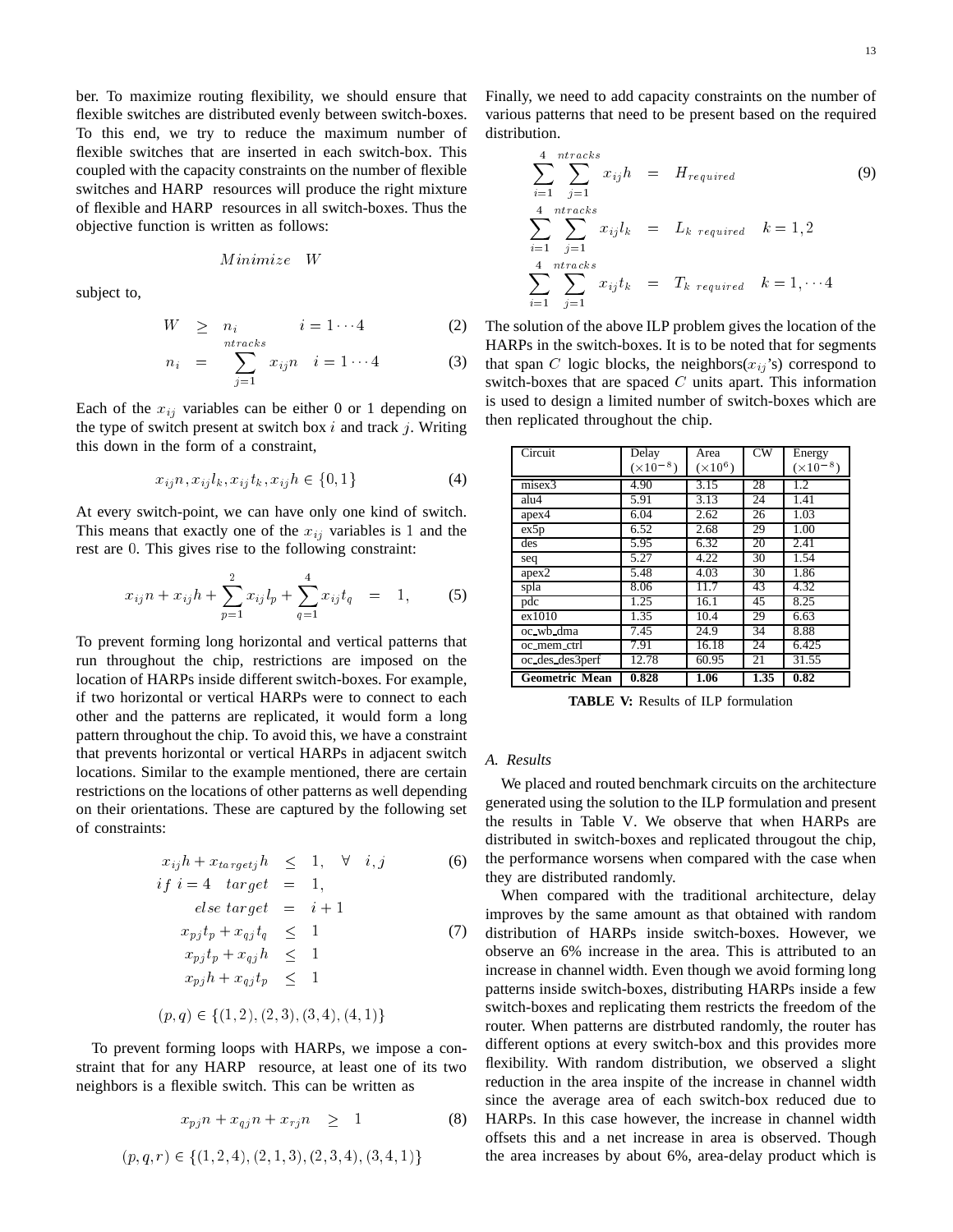a useful metric for comparing different architecures reduces by about 13% and the overall energy consumption reduces by 18%. This coupled with the fact that switch-box layout is not an issue anymore makes HARP an attractive design choice.

The results we have reported in Table V are probably a bit optimistic. Since the area increases, the routing segments would have to travel longer distances and their increased parasitics would have a negative impact on the signal delays that are mapped to them. Due to our limited resources we did not attempt laying out the HARP FPGA and hence cannot report accurate delay and area numbers in this paper.

#### VII. DISCUSSION AND CONCLUSION

We propose a technique to reduce circuit delay, area and power dissipation by introducing hard-wired patterns inside switch boxes. The population of the HARPs is guided by statistical analysis of routing trees that are generated on a traditional architecture by the VPR tool. We analyzed the routing profiles of various circuit benchmarks and came up with a statistical measure of the routing patterns present inside the switch boxes. The routing graph construction of VPR was modified to include these patterns. Simulation results after detailed routing showed a potential improvement of 20% in circuit delay, 5% in the circuit area, 33% in the leakage power dissipation and about 6% in the total power dissipation. We observed that by introducing hardwired patterns, we can considerably speed up the circuit and at the same time achieve reasonable savings in circuit area and power dissipation.

In Section III-A we mentioned that the placement and routing algorithm and the architecture will affect the outcome of the statistical analysis. In Section III-B.2 we showed that the architecture has a bigger role compared to the routing algorithm. But nevertheless, both the physical design algorithms and the architecture will skew the pattern frequency analysis. Apart from the fact that there is a certain degree of inevitability in this influence, we argue that such effect could be considered useful. We would like to generate the architecture with an eye on the CAD algorithms (*e.g.*would the results change if we use an alignment based placement method such as [15]?). If we create an architecture that conforms to the behavior of the placement and routing algorithms, the potential benefits will be greater.

Further work is needed in making the placer aware of the changes in the routing architecture. We also need to look at the possibility of modifying Steiner tree routing algorithms to make full use of the hard-wired patterns and to achieve better correlation between the placement tool, routing tool and the routing architecture.

#### **REFERENCES**

- [1] J. H. Anderson, F. Najm, and T. Tuan. "Active Leakage Power Optimization for FPGAs". In Proc. of ACM/SIGDA International Symposium on Field programmable gate arrays, 2004.
- [2] V. Betz and J. Rose. "VPR: A New Packing, Placement and Routing Tool for FPGA Research". In *International Workshop on Field-programmable Logic and Applications*, 1997.
- [3] V. Betz, J. Rose, A. Marquardt. Architecture and CAD for Deep-Submicron FPGAs. Kluwer Academic Publishers, 1999.
- [4] Y.-W. Chang, Y.-T. Chang, "An Architecture-Driven Metric for Simultaneous Placement and Global Routing for FPGAs," In Proc. of ACM/IEEE Design Automation Conference, 2000, pp. 567-572.
- [5] Y.-W. Chang, D. F. Wong, "Universal Switch Modules for FPGA Design," ACM Trans. Design Automation of Electronic Systems, Vol. 1, No. 1, Jan. 1996, pp. 80-101.
- [6] A. DeHon, "Reconfigurable architectures for general-purpose computing", Ph.D. dissertation, Department of Electrical Engineering and Computer Science, Massachusetts Institute of Technology, 1996.
- [7] A. Gayasen, K. Lee, N. Vijaykrishnan, M. Kandemir, M.J. Irwin, and T. Tuan "A Dual-V<sub>DD</sub> Low Power FPGA Architecture". In *Proceedings of International Conference on Field Programmable Logic and Applications*, 2004.
- [8] HARP Architecture Generator and P&R Tool URL, http://www. ece.umn.edu/users/kia/ (click on the Download link)
- [9] The International Techonlogy Road Map for Semiconductors, 2003 Edition.
- [10] M. Imran Masud. FPGA Routing Structures: A Novel Switch Block and Depopulated interconnect Matrix Architecture. M.A.Sc. Thesis, University of British-Columbia, 1999.
- [11] N. Jayakumar and S. P. Khatri, "A METAL and VIA Maskset Programmable VLSI Design Methodology using PLAs", In *Proceedings of International Conference on Computer Aided Design*, 2004.
- [12] R. Kastner, E. Bozorgzadeh,and M. Sarrafzadeh, "Predictable Routing", In *Proceedings of International Conference on Computer Aided Design*, 2000.
- [13] R. Kastner, E. Bozorgzadeh,and M. Sarrafzadeh, "Pattern routing: use and theory for increasing predictability and avoiding coupling", IEEE Transactions on Computer-Aided Design of Integrated Circuits and Systems, Vol. 7, No. 7, Pages 777-790, 2002.
- [14] M. Khellah, S. Brown, Z. Vranesic, "Minimizing Interconnection Delays in Array-based FPGAs," In Proc. of IEEE Custom Integrated Circuits Conference, 1994, pp. 181-184.
- [15] P. Maidee, C. Ababei, and K. Bazargan, "Fast Timing-driven Partitioning-based Placement for Island Style FPGAs", In *Proc. ACM/IEEE Design Automation Conference (DAC*), 2003, pp. 598-603
- [16] K. Poon, A. Yan, and S. Wilton, "A flexible Power Model for FPGAs". In *Proceedings of International Conference on Field Programmable Logic and Applications*, 2002.
- [17] J. Rose, S. Brown, "Flexibility of interconnection structures for fieldprogrammable gate arrays," IEEE J. Solid-State Circuits, 26, 3, 1991, pp. 277-282.
- [18] K.Y. Tong, V. Kheterpal, V. Rovner, L. Pileggi, H. Schmit "Regular Logic Fabrics for a Via Patterned Gate Array (VPGA)". In *Proceedings of IEEE Custom Integrated Circuits Conference*, 2003.
- [19] VPR Pattern Finder URL, http://www.ece.ucsb.edu/  $\sim$ express/software.html, 2004
- [20] S. Wilton. Architecture and Algorithms for Field Programmable Gate Arrays with Embedded Memory. Ph.D. Thesis, University of Toronto, 1997.
- [21] XC4000 FPGA Family Data Sheet. Xilinx, Inc.
- [22] Y. Ran, and M. Marek-Sadowska, Designing a Via-Configurable Regular
- Fabric. In Proceedings of Custom Integrated Circuits Conference (2004). [23] S. Yang, "Logic Synthesis and Optimization Benchmarks, Version 3.0",
- *Tech. Report, Microelectronics Centre of North carolina*, 1991.
- [24] B. Zahiri, Structured ASICs: Opportunities and challenges. In *Proceedings of International Conference on Computer Design (2003), pp. 404409.*
- [25] P. S. Zuchowski, C. B. Reynolds, R. J. Grupp, S. G. Davis, B. Cremen and B. Troxel, "Hybrid ASIC and FPGA Architecture", *International Conference on Computer-Aided Design (ICCAD)*, pp. 187 – 194, 2002.
- [26] Andy G. Ye and Jonathan Rose, "Using bus-based connections to improve field-programmable gate array density for implementing datapath circuits", In Proc. of ACM/SIGDA International Symposium on Field programmable gate arrays, pp. 3-13, 2005.
- [27] Satish Sivaswamy, Gang Wang, Cristinel Ababei, Kia Bazargan, Ryan Kastner, and Eli Bozorgzadeh, "HARP: Hardwired Routing Pattern FPGAs", in International Symposium on Field Programmable Gate Arrays (FPGA), pp. 21 - 29, 2005.